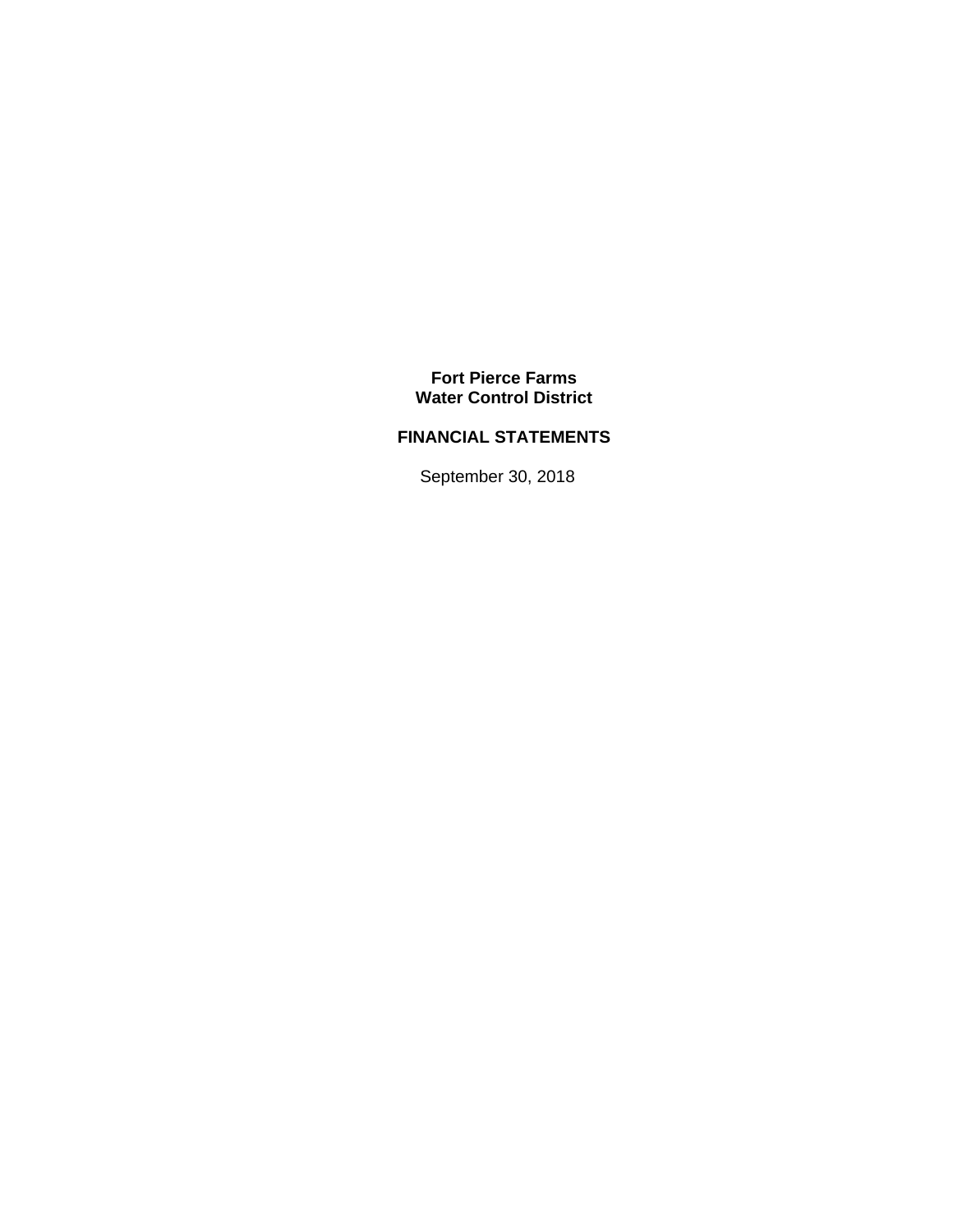# **Fort Pierce Farms Water Control District**

# **FINANCIAL STATEMENTS**

# **September 30, 2018**

# **TABLE OF CONTENTS**

|                                                                                                                                                                                                                                                                                                                           | Page<br>Number    |
|---------------------------------------------------------------------------------------------------------------------------------------------------------------------------------------------------------------------------------------------------------------------------------------------------------------------------|-------------------|
| REPORT OF INDEPENDENT AUDITORS                                                                                                                                                                                                                                                                                            | $1 - 2$           |
| <b>MANAGEMENT'S DISCUSSION AND ANALYSIS</b>                                                                                                                                                                                                                                                                               | $3-6$             |
| <b>BASIC FINANCIAL STATEMENTS</b>                                                                                                                                                                                                                                                                                         |                   |
| Government-wide Financial Statements<br><b>Statement of Net Position</b><br><b>Statement of Activities</b><br><b>Fund Financial Statements</b><br>Balance Sheet - General Fund<br>Reconciliation of General Fund Balance to Net Position<br>of Governmental Activities<br>Statement of Revenues, Expenditures and Changes | 7<br>8<br>9<br>10 |
| in Fund Balances - General Fund<br>Reconciliation of the Statement of Revenues, Expenditures and Changes<br>In Fund Balance of the General Fund to the Statement of Activities<br>Statement of Revenues, Expenditures and Changes in Fund Balances -<br>Budget and Actual - General Fund                                  | 11<br>12<br>13    |
| Notes to the Financial Statements                                                                                                                                                                                                                                                                                         | $14 - 21$         |
| INDEPENDENT AUDITOR'S REPORT ON INTERNAL CONTROL OVER<br>FINANCIAL REPORTING AND ON COMPLIANCE AND OTHER MATTERS<br>BASED ON AN AUDIT OF FINANCIAL STATEMENTS PERFORMED IN<br>ACCORDANCE WITH GOVERNMENT AUDITING STANDARDS                                                                                               | 22-23             |
| <b>MANAGEMENT LETTER</b>                                                                                                                                                                                                                                                                                                  | $24 - 25$         |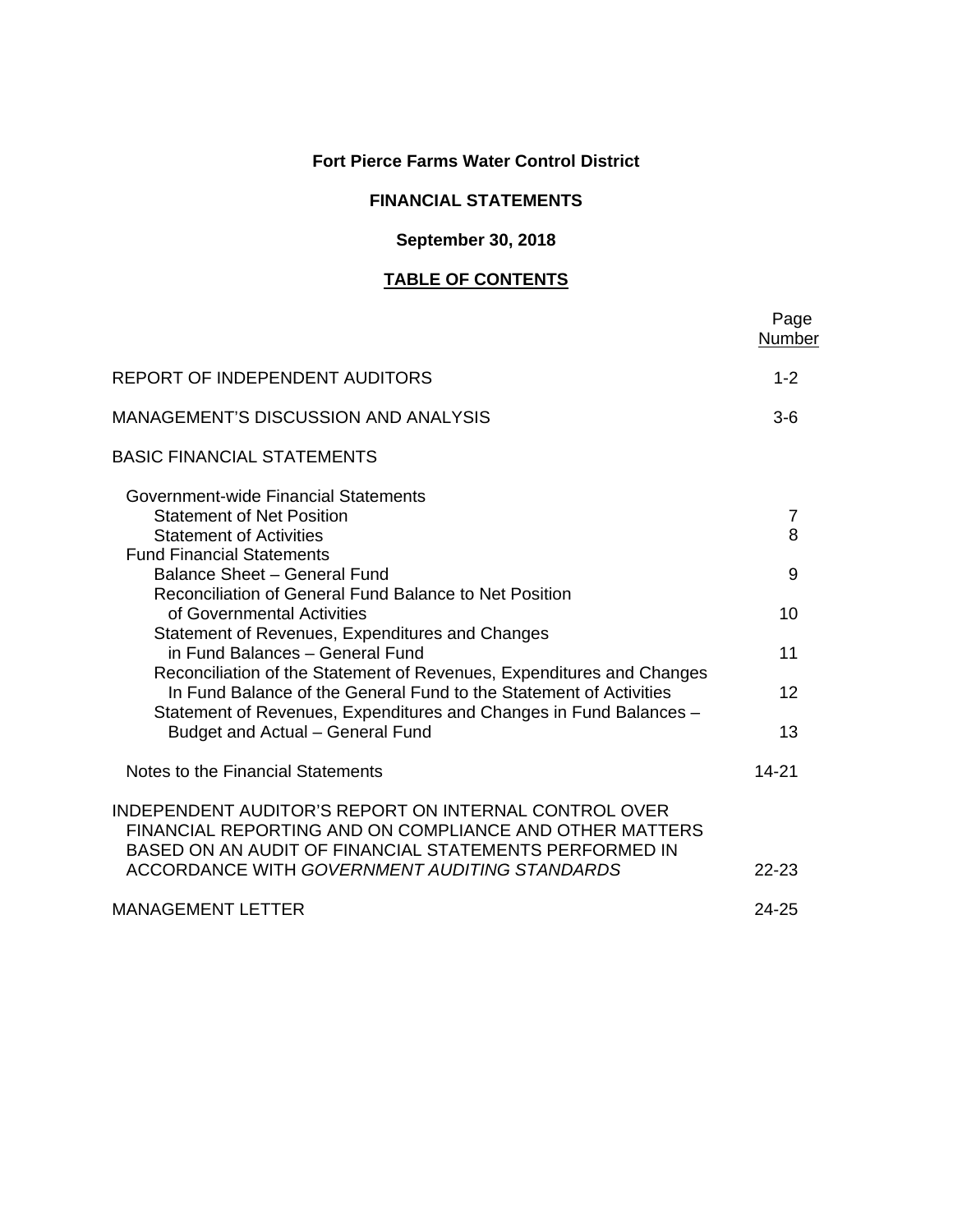

Certified Public Accountants PL

600 Citrus Avenue Suite 200 Fort Pierce, Florida 34950

772/461-6120 // 461-1155 FAX: 772/468-9278

# **Report of Independent Auditors**

To the Board of Supervisors Fort Pierce Farms Water Control District Fort Pierce, Florida

#### **Report on the Financial Statements**

We have audited the accompanying basic financial statements of Ft. Pierce Farms Water Control District (the "District") as of and for the year ended September 30, 2018, and related notes to financial statements as listed in the table of contents.

#### **Management's Responsibility for the Financial Statements**

Management is responsible for the preparation and fair presentation of these financial statements in accordance with accounting principles generally accepted in the United States of America; this includes the design, implementation, and maintenance of internal control relevant to the preparation and fair presentation of financial statements that are free from material misstatement, whether due to fraud or error.

#### **Auditor's Responsibility**

Our responsibility is to express an opinion on these financial statements based on our audits. We conducted our audits in accordance with auditing standards generally accepted in the United States of America and the standards applicable to financial audits contained in *Government Auditing Standards*, issued by Comptroller General of the United States. Those standards require that we plan and perform the audit to obtain reasonable assurance about whether the financial statements are free from material misstatement.

 statements, whether due to fraud or error. In making those risk assessments, the auditor An audit involves performing procedures to obtain audit evidence about the amounts and disclosures in the financial statements. The procedures selected depend on the auditor's judgment, including the assessment of the risks of material misstatement of the financial considers internal control relevant to the entity's preparation and fair presentation of the financial statements in order to design audit procedures that are appropriate in the circumstances, but not for the purpose of expressing an opinion on the effectiveness of the entity's internal control. Accordingly, we express no such opinion. An audit also includes evaluating the appropriateness of accounting policies used and the reasonableness of significant accounting estimates made by management, as well as evaluating the overall presentation of the financial statements.

We believe that the audit evidence we have obtained is sufficient and appropriate to provide a basis for our audit opinion.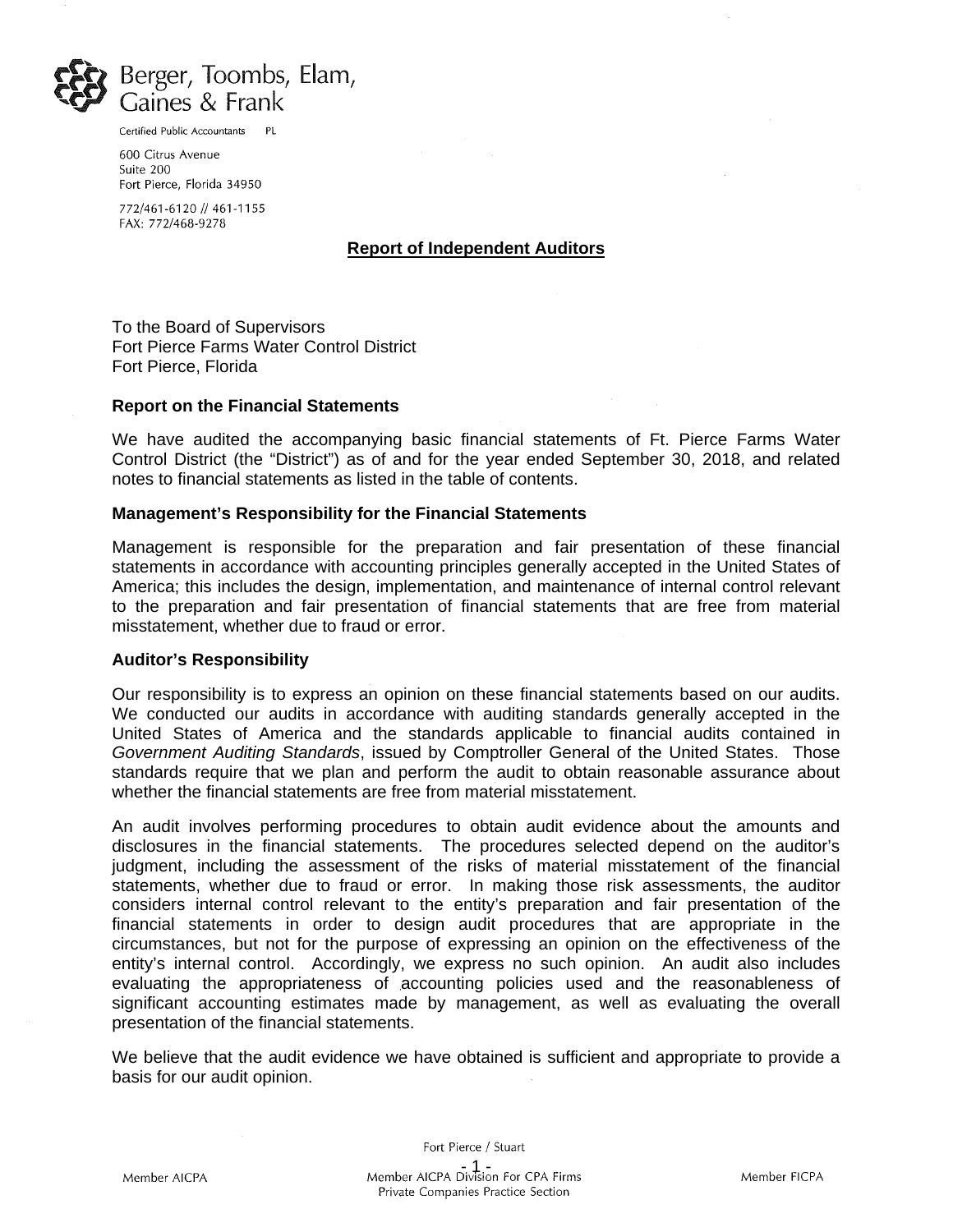

To the Board of Supervisors Ft. Pierce Farms Water Control District

#### **Opinion**

In our opinion, the basic financial statements referred to above present fairly, in all material respects, the financial position of the governmental activities and the General Fund of Ft. Pierce Farms Water Control District as of September 30, 2018, and the respective changes in financial position and the budgetary comparison for the General Fund for the year then ended in conformity with accounting principles generally accepted in the United States of America.

#### **Other Matters**

#### *Required Supplementary Information*

Accounting principles generally accepted in the United States of America require that the Management Discussion and Analysis be presented to supplement the basic financial statements. Such information, although not a part of the basic financial statements, is required by the Governmental Accounting Standards Board who considers it to be an essential part of financial reporting for placing the basic financial statements in an appropriate operational, economic, or historical context. We have applied certain limited procedures to the required supplementary information in accordance with auditing standards generally accepted in the United States of America, which consisted of inquiries of management about the methods of preparing the information and comparing the information for consistency with management's responses to our inquiries, the basic financial statements, and other knowledge we obtained during our audit of the basic financial statements. We do not express an opinion or provide any assurance on the information because the limited procedures do not provide us with sufficient evidence to express an opinion or provide any assurance.

### **Other Reporting Required by Government Auditing Standards**

In accordance with *Government Auditing Standards*, we have also issued a report dated February 13, 2019 on our consideration of the District's internal control over financial reporting and on our tests of its compliance with certain provisions of laws, regulations and contracts. The purpose of that report is to describe the scope of our testing of internal control over financial reporting and compliance and the results of that testing, and not to provide an opinion on internal control over financial reporting or on compliance. That report is an integral part of an audit performed in accordance with *Government Auditing Standards* in considering Ft. Pierce Farms Water Control District's internal control over financial reporting and compliance.

Bergin Jamba Elam

Berger, Toombs, Elam, Gaines & Frank Certified Public Accountants PL Fort Pierce, Florida

February 13, 2019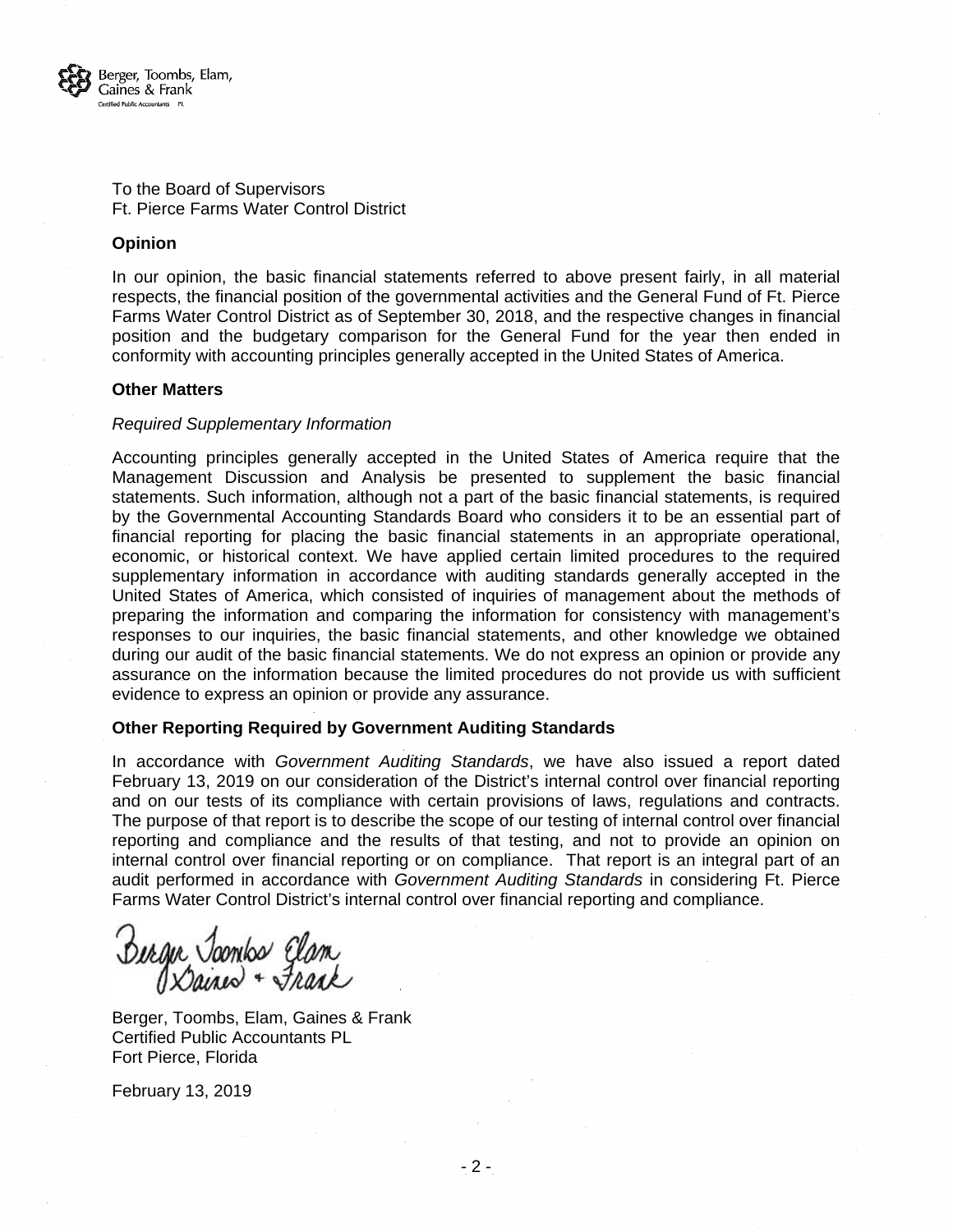# **OVERVIEW OF THE FINANCIAL STATEMENTS**

The District's basic financial statements comprise three components; 1) *Government-wide financial statements*, 2) *Fund financial statements*, and 3) *Notes to financial statements*. The *Government-wide financial statements* present an overall picture of the District's financial position and results of operations. The *Fund financial statements* present financial information for the District's major funds. The *Notes to financial statements* provide additional information concerning the District's finances.

 and the change in net position. Governmental activities are primarily supported by special The Government-wide financial statements are the **statement of net position** and the **statement of activities**. These statements use accounting methods similar to those used by private-sector companies. Emphasis is placed on the net position of governmental activities assessments.

The **statement of net position** presents information on all assets and liabilities of the District, with the difference between assets and liabilities reported as net position. Net position is reported in two categories; 1) net investment in capital assets and 2) unrestricted. Assets, liabilities, and net position are reported for all Governmental activities.

The **statement of activities** presents information on all revenues and expenses of the District and the change in net position. Expenses are reported by major function and program revenues relating to those functions are reported, providing the net cost of all functions provided by the District. The Governmental activities financed by the District include general government and physical environment activities.

Fund financial statements present financial information for governmental funds. These statements provide financial information for the major funds of the District. Governmental fund financial statements provide information on the current assets and liabilities of the funds, changes in current financial resources (revenues and expenditures), and current available resources.

Fund financial statements include a **balance sheet** and a **statement of revenues, expenditures and changes in fund balances** for all governmental funds. A **statement of revenues, expenditures, and changes in fund balances – budget and actual**, is provided for the District's General Fund. Fund financial statements provide more detailed information about the District's activities.

The government-wide financial statements and the fund financial statements provide different pictures of the District. The government-wide financial statements provide an overall picture of the District's financial standing. These statements are comparable to private-sector companies and give a good understanding of the District's overall financial health and how the District paid for the various activities, or functions, provided by the District.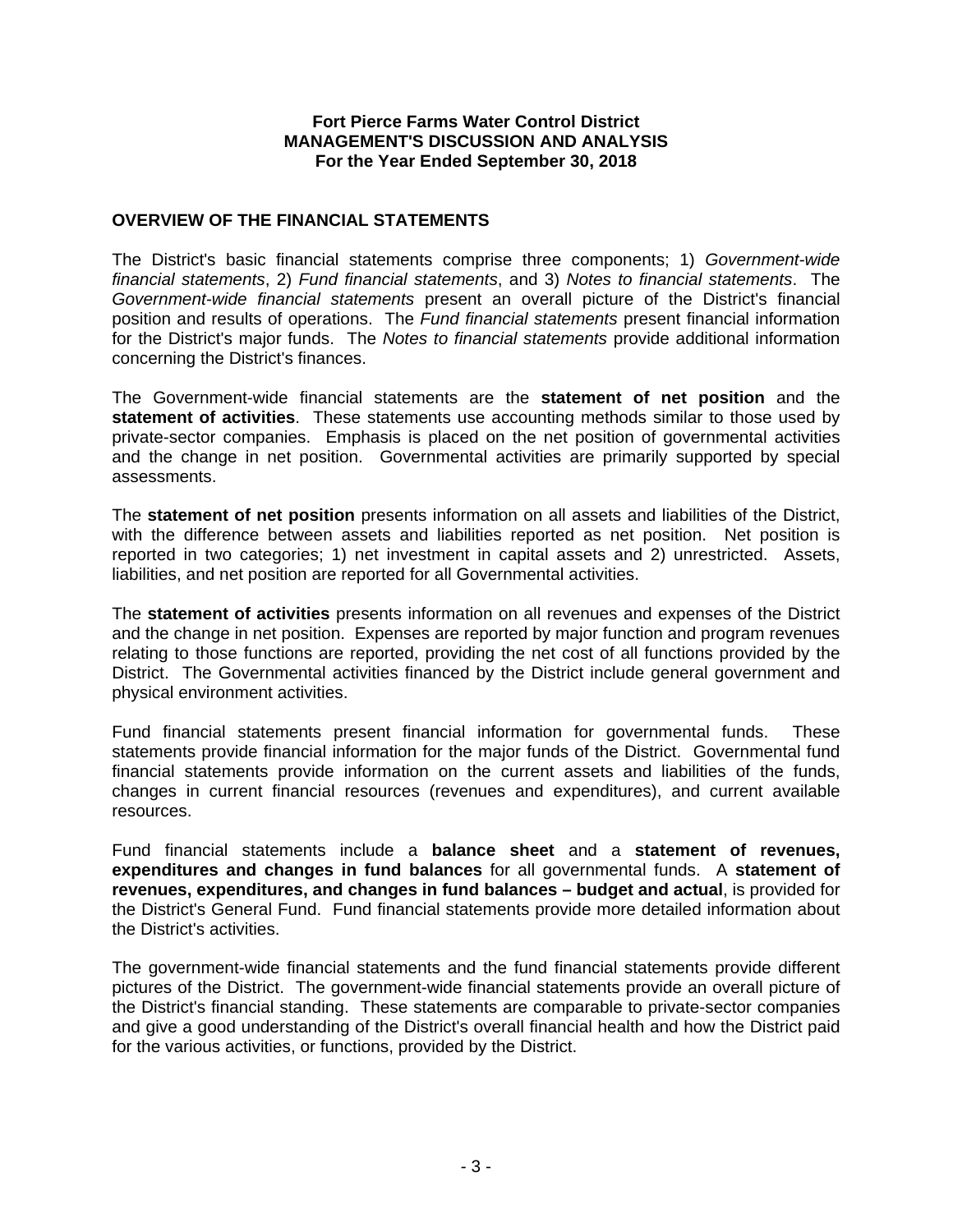# **OVERVIEW OF THE FINANCIAL STATEMENTS (CONTINUED)**

assets of the District. The fund financial statements provide a picture of the funds of the District. All assets of the District, including improvements other than buildings are reported in the **statement of net position**. The **statement of activities** includes depreciation on all long lived In the case of governmental activities, outlays for long lived assets are reported as expenditures. To provide a link from the fund financial statements to the government-wide financial statements, reconciliation is provided from the fund financial statements to the government-wide financial statements.

Notes to financial statements provide additional details concerning the financial activities and financial balances of the District.

### **Financial Highlights**

The following are the highlights of financial activity for the year ended September 30, 2018.

- The District's total assets exceeded total liabilities by \$4,938,324 (net position). Unrestricted net position for Governmental Activities was \$685,924. Net investment in capital assets for Governmental Activities was \$4,252,400.
- Governmental activities revenues totaled \$488,832, while governmental activities expenses totaled \$689,330.

### **Financial Analysis of the District**

The following schedule provides a summary of the assets, liabilities and net position of the District and is presented by category for comparison purposes.

# **Net Position**

|                                                                                                     | <b>Governmental Activities</b>               |                                          |  |
|-----------------------------------------------------------------------------------------------------|----------------------------------------------|------------------------------------------|--|
|                                                                                                     | 2018                                         | 2017                                     |  |
| <b>Current assets</b><br>Capital assets, net<br><b>Total Assets</b>                                 | 763,080<br>\$.<br>4,252,400<br>5,015,480     | 722,539<br>\$.<br>4,437,624<br>5,160,163 |  |
| <b>Current liabilities</b>                                                                          | 77,156                                       | 21,341                                   |  |
| Net position invested in capital assets<br>Net position - unrestricted<br><b>Total Net Position</b> | 4,252,400<br>685,924<br>4,938,324<br>$\star$ | 4,437,624<br>701,198<br>5,138,822        |  |

\* Restated

The increase in current assets was primarily related to timing of paying invoices.

The decrease in capital assets was due to depreciation in excess of capital additions in the current period.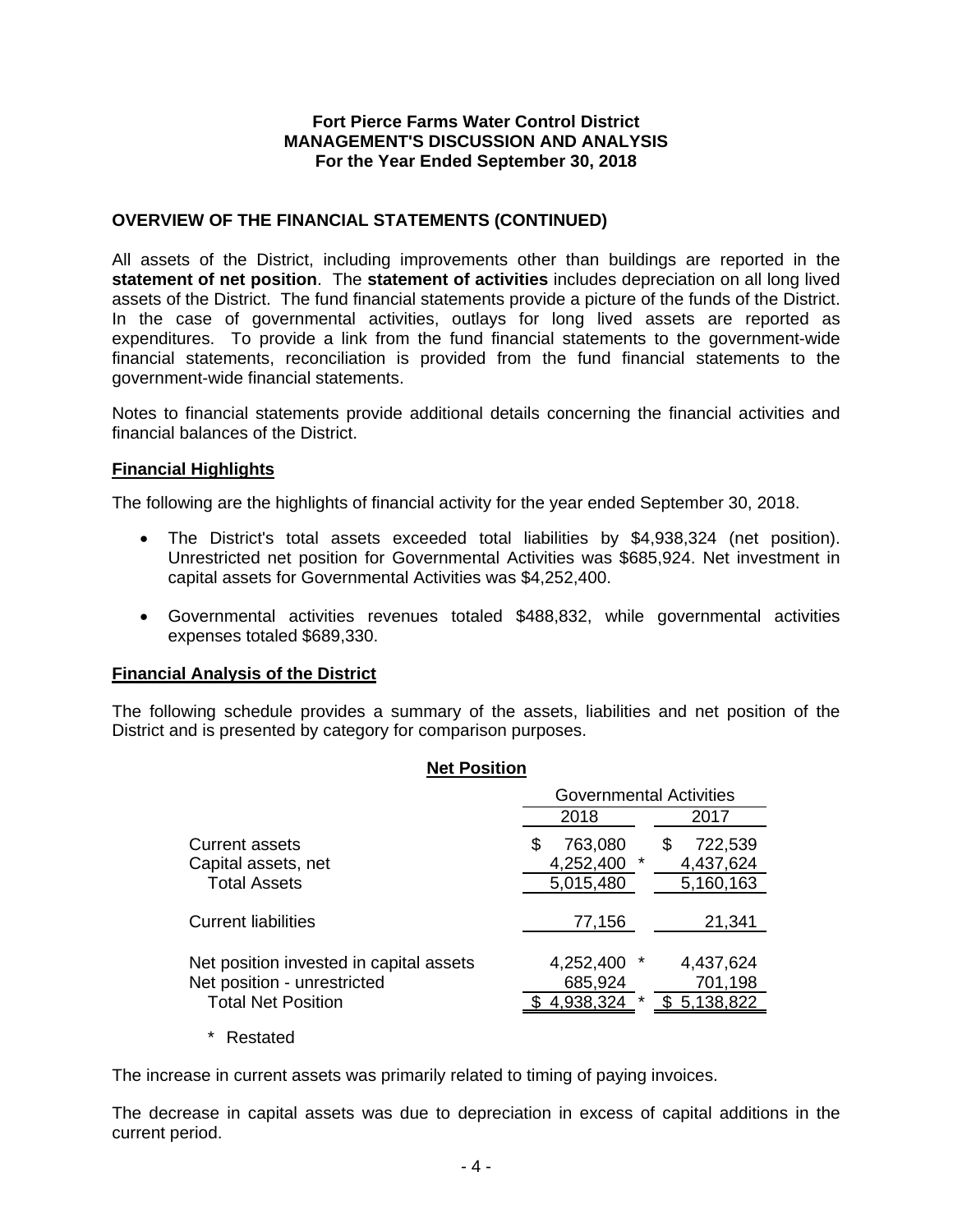# **OVERVIEW OF THE FINANCIAL STATEMENTS (CONTINUED)**

# **Financial Analysis of the District (Continued)**

The increase in current liabilities was primarily due to timing of invoices.

The following schedule provides a summary of the changes in net position of the District and is presented by category for comparison purposes.

|                                  |   | <b>Governmental Activities</b> |                             |      |            |
|----------------------------------|---|--------------------------------|-----------------------------|------|------------|
|                                  |   | 2018                           |                             | 2017 |            |
| Program Revenues                 |   |                                |                             |      |            |
| Charges for services             |   | \$                             | 215,757                     | \$   | 213,936    |
| Operating grants & contracts     |   |                                | 215,645                     |      | 100,000    |
| <b>General Revenues</b>          |   |                                |                             |      |            |
| Licenses and permits             |   |                                | 19,664                      |      | 12,111     |
| Interest                         |   |                                | 304                         |      | 279        |
| Miscellaneous                    |   |                                | 37,462                      |      | 37,753     |
| <b>Total Revenues</b>            |   |                                | 488,832                     |      | 364,079    |
| <b>Expenses</b>                  |   |                                |                             |      |            |
| General government               |   |                                | 47,434                      |      | 40,213     |
| Physical environment             |   |                                | 641,896 *                   |      | 589,779    |
| <b>Total Expenses</b>            |   |                                | 689,330                     |      | 629,992    |
| Change in Net Position           |   |                                | (200, 498)                  |      | (265, 913) |
| Net Position - Beginning of Year | * |                                | 5,138,822                   |      | 5,404,735  |
| Net Position - End of Year       |   |                                | $$4,938,324$ * $$5,138,822$ |      |            |
| * Restated                       |   |                                |                             |      |            |

The increase in operating grants & contracts and physical environment is primarily the result of a cost share agreement that the District entered in the prior year.

The increase in licenses and permits was a result of increased permitting on new and upcoming projects.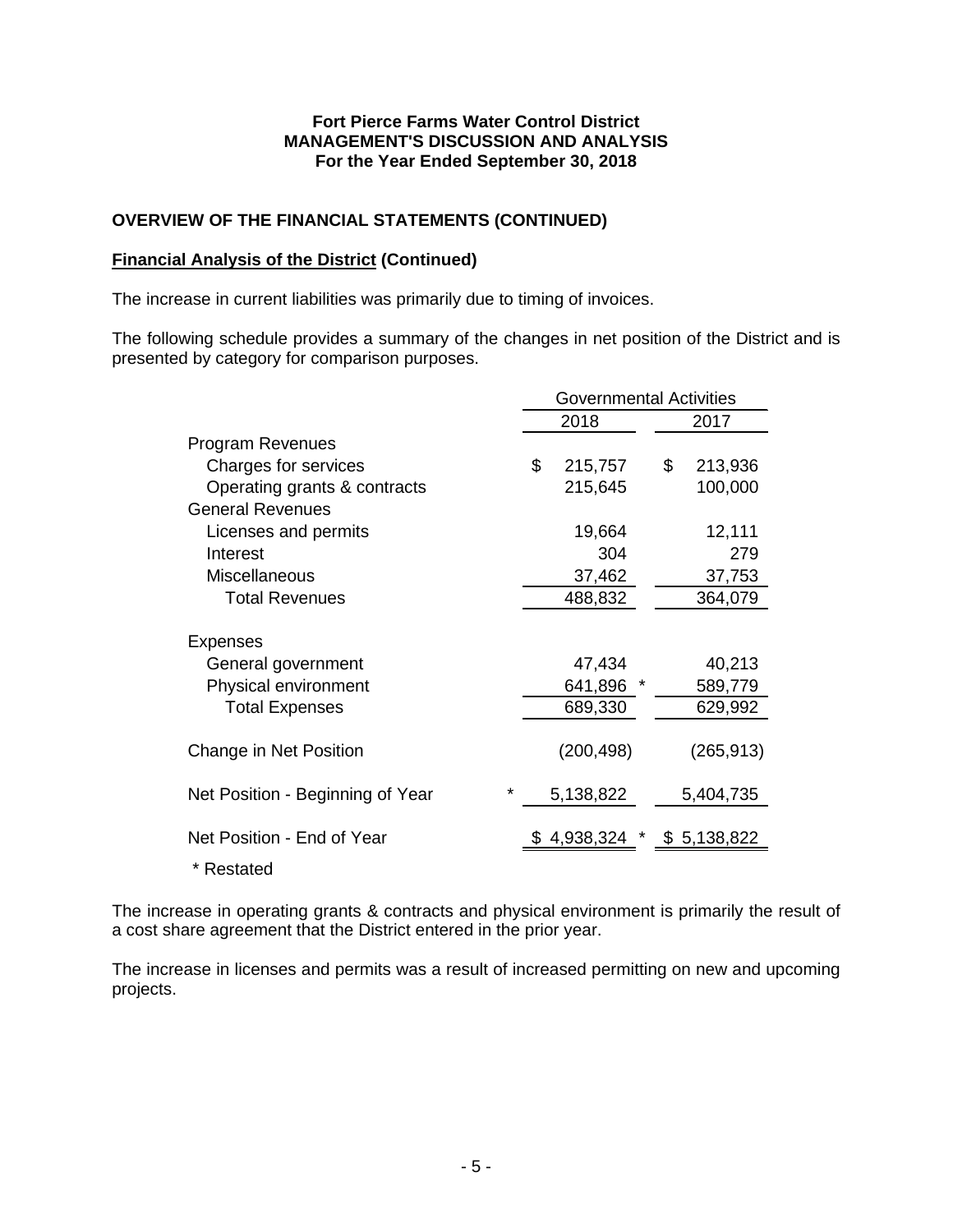# **OVERVIEW OF THE FINANCIAL STATEMENTS (CONTINUED)**

# **Capital Assets Activity**

The following schedule provides a summary of the District's capital assets as of September 30, 2018 and 2017.

|                                   | <b>Governmental Activities</b> |             |  |
|-----------------------------------|--------------------------------|-------------|--|
| <b>Description</b>                | 2018                           | 2017        |  |
|                                   |                                |             |  |
| Construction in progress          | $^\star$<br>\$                 | 120,496     |  |
| Land improvements                 | 2,585,097                      | 2,585,097   |  |
| Watershed improvements            | 7,038,344                      | 7,038,344   |  |
| Drainage improvements             | 889,439                        | 563,774     |  |
| Equipment                         | 51,126                         |             |  |
| Less: accumulated depreciation    | (6,311,606)                    | (5,870,087) |  |
| <b>Total Capital Assets (Net)</b> | 4,252,400<br>*                 | 4,437,624   |  |
|                                   |                                |             |  |

\* Restated

During the year, additions were to drainage improvements, \$325,665, and equipment, \$51,126, \$120,496 was transferred from construction in progress and depreciation expense was \$441,519.

# **General Fund Budgetary Highlights**

The September 30, 2018 budget was amended to reflect actual expenditures.

# **Economic Factors and Next Year's Budget**

Fort Pierce Farms Water Control District does not expect any economic factors to have any significant effect on the financial position or results of operations of the District in fiscal year 2019.

### **Request for Information**

The financial report is designed to provide a general overview of Fort Pierce Farms Water Control District's finances for all those with an interest. Questions concerning any of the information provided in this report or requests for additional information should be addressed to the Fort Pierce Farms Water Control District, 14666 Orange Avenue, Fort Pierce, Florida 34945.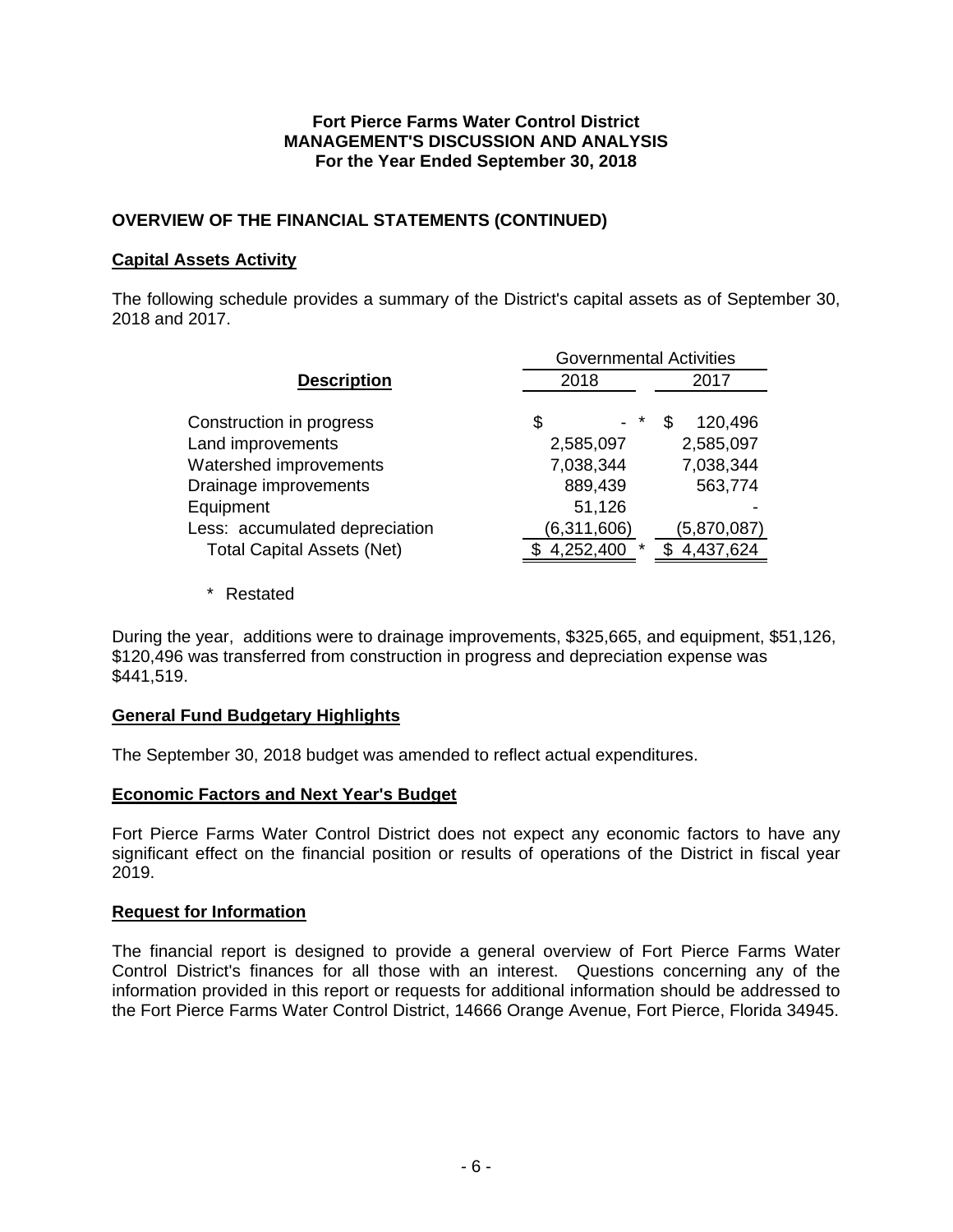# **Fort Pierce Farms Water Control District STATEMENT OF NET POSITION September 30, 2018**

|                                   | Governmental<br><b>Activities</b> |  |
|-----------------------------------|-----------------------------------|--|
| <b>Assets</b>                     |                                   |  |
| <b>Current Assets</b>             |                                   |  |
| Cash and equivalents              | \$<br>759,844                     |  |
| Accounts receivable               | 1,404                             |  |
| Prepaid expenses                  | 1,832                             |  |
| <b>Total Current Assets</b>       | 763,080                           |  |
| <b>Non-Current Assets</b>         |                                   |  |
| Capital Assets, being depreciated |                                   |  |
| Land improvements                 | 2,585,097                         |  |
| Watershed improvements            | 7,038,344                         |  |
| Drainage improvements             | 889,439                           |  |
| Equipment                         | 51,126                            |  |
| Less: accumulated depreciation    | (6,311,606)                       |  |
| <b>Total Non-Current Assets</b>   | 4,252,400                         |  |
| <b>Total Assets</b>               | 5,015,480                         |  |
| <b>Liabilities</b>                |                                   |  |
| <b>Current Liabilities</b>        |                                   |  |
| Accounts payable                  | 73,656                            |  |
| Deferred revenues                 | 3,500                             |  |
| <b>Total Liabilities</b>          | 77,156                            |  |
|                                   |                                   |  |
| <b>Net Position</b>               |                                   |  |
| Net Investment in Capital Assets  | 4,252,400                         |  |
| Unrestricted                      | 685,924                           |  |
| <b>Total Net Position</b>         | \$<br>4,938,324                   |  |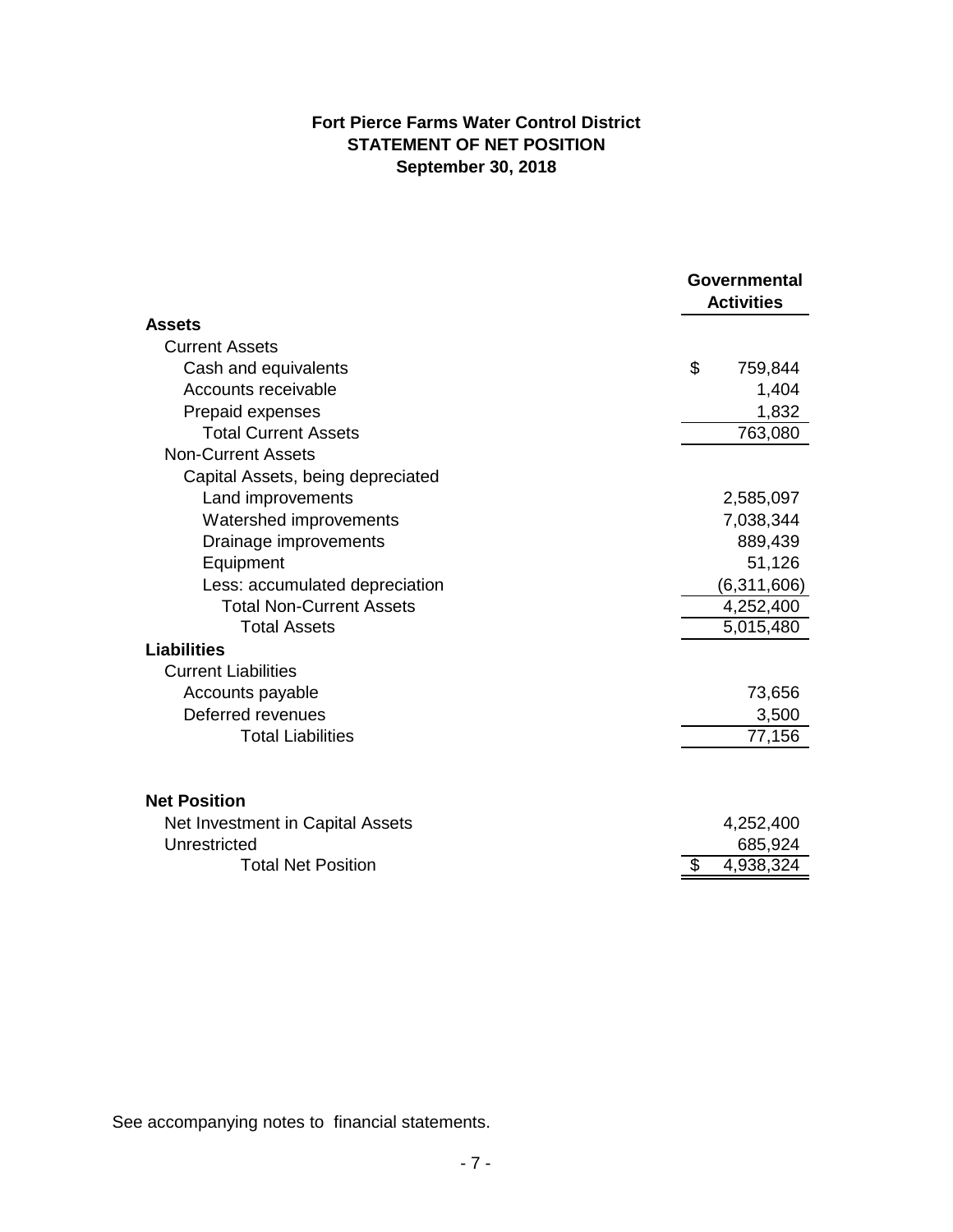# **Fort Pierce Farms Water Control District STATEMENT OF ACTIVITIES For the Year Ended September 30, 2018**

|                                                                                       | Program<br><b>Revenues</b>   |                                   |
|---------------------------------------------------------------------------------------|------------------------------|-----------------------------------|
|                                                                                       | <b>Operating</b>             | <b>Net Position</b>               |
| <b>Charges for</b><br><b>Functions/Programs</b><br><b>Services</b><br><b>Expenses</b> | Grants &<br><b>Contracts</b> | Governmental<br><b>Activities</b> |
| <b>Primary Government</b>                                                             |                              |                                   |
| <b>Governmental Activities</b>                                                        |                              |                                   |
| \$<br>(47, 434)<br>\$<br>41,298<br>General government                                 | \$                           | \$<br>(6, 136)                    |
| Physical environment<br>(641, 896)<br>174,459                                         | 215,645                      | (251, 792)                        |
| \$<br><b>Total Governmental Activities</b><br>(689,330)<br>215,757<br>\$              | \$<br>215,645                | (257,928)                         |
| <b>General Revenues</b>                                                               |                              |                                   |
| Licenses and permits                                                                  |                              | 19,664                            |
| Interest                                                                              |                              | 304                               |
| Miscellaneous                                                                         |                              | 37,462                            |
| <b>Total General Revenues</b>                                                         |                              | 57,430                            |
|                                                                                       |                              |                                   |
| Change in Net Position                                                                |                              | (200, 498)                        |
| Net Position - October 1, 2017                                                        |                              | 5,138,822                         |
| Net Position - September 30, 2018                                                     |                              | 4,938,324                         |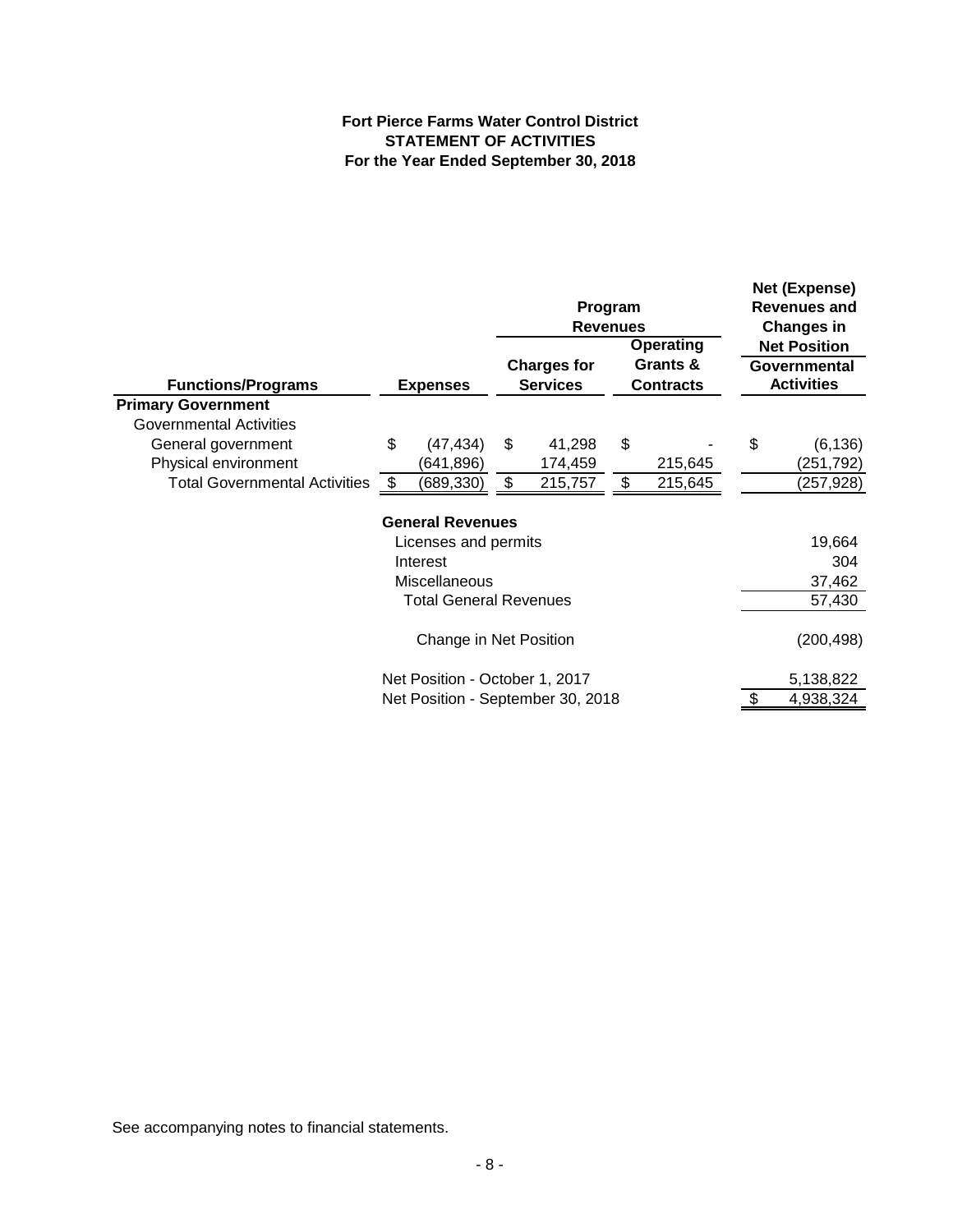# **Fort Pierce Farms Water Control District BALANCE SHEET – GENERAL FUND September 30, 2018**

| Assets<br>Cash and equivalents<br>Accounts receivable<br>Prepaid expenses | \$<br>759,844<br>1,404<br>1,832 |
|---------------------------------------------------------------------------|---------------------------------|
| <b>Total Assets</b>                                                       | 763,080                         |
| Liabilities and Fund Balances<br>Liabilities                              |                                 |
| Accounts payable<br>Deferred revenues                                     | \$<br>73,656<br>3,500           |
| <b>Total Liabilities</b>                                                  | 77,156                          |
| <b>Fund Balances</b>                                                      |                                 |
| Nonspendable - prepaid expenses                                           | 1,832                           |
| Unassigned                                                                | 684,092                         |
| <b>Total Fund Balances</b>                                                | 685,924                         |
| Total Liabilities and Fund Balances                                       | 763.080                         |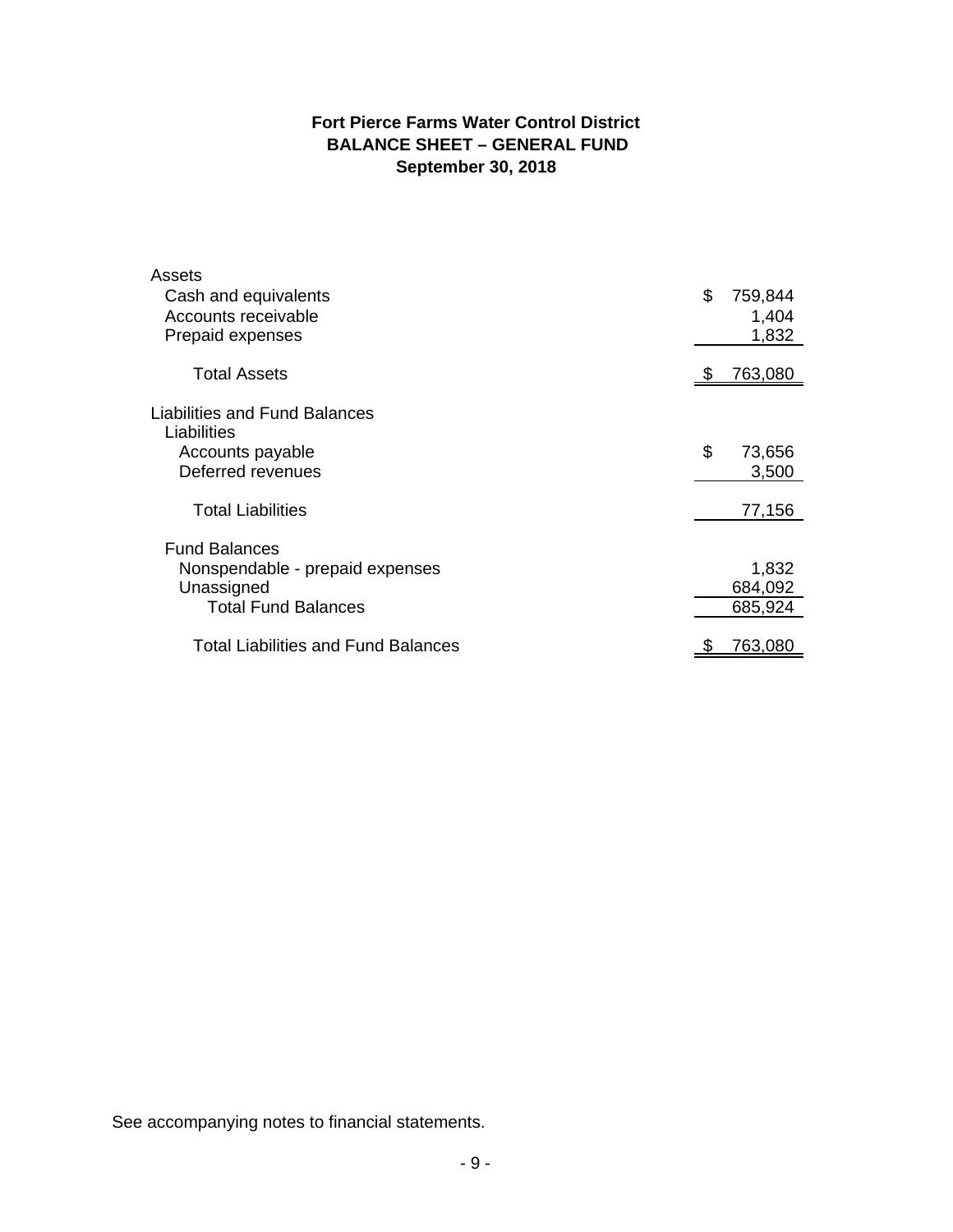# **Fort Pierce Farms Water Control District RECONCILIATION OF GENERAL FUND BALANCE TO NET POSITION OF GOVERNMENTAL ACTIVITIES September 30, 2018**

| <b>Total Governmental Fund Balances</b>                                                                                                                                                                                                                                                                                 | \$<br>685,924 |
|-------------------------------------------------------------------------------------------------------------------------------------------------------------------------------------------------------------------------------------------------------------------------------------------------------------------------|---------------|
| Amounts reported for governmental activities in the Statement of Net<br>Position are different because:                                                                                                                                                                                                                 |               |
| Capital assets being depreciated (Drainage improvements<br>(\$889,439), Watershed improvements (\$7,038,344), Land<br>improvements (\$2,585,097) and equipment (\$51,126) net of<br>accumulated depreciation (\$(6,311,606))) used in governmental<br>activities are not current financial resources and therefore, are |               |
| not reported in the funds.                                                                                                                                                                                                                                                                                              | 4,252,400     |
|                                                                                                                                                                                                                                                                                                                         |               |
| Net Position of Governmental Activities                                                                                                                                                                                                                                                                                 | 4,938,324     |
|                                                                                                                                                                                                                                                                                                                         |               |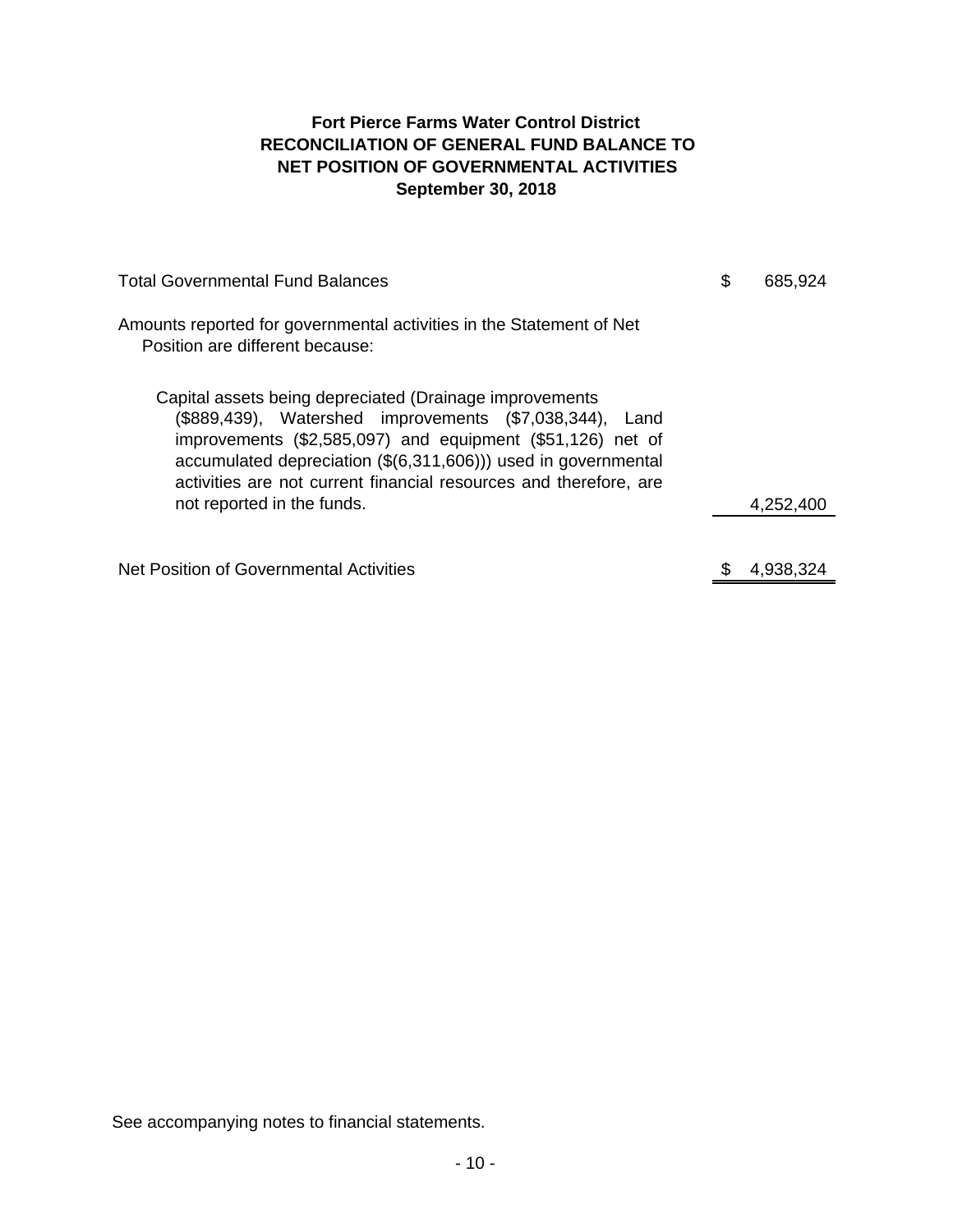# **Fort Pierce Farms Water Control Disrict STATEMENT OF REVENUES, EXPENDITURES AND CHANGES IN FUND BALANCES – GENERAL FUND For the Year Ended September 30, 2018**

| Revenues                          |               |
|-----------------------------------|---------------|
| Special assessments               | \$<br>215,757 |
| Licenses and permits              | 19,664        |
| Intergovernmental revenues        | 215,645       |
| Interest                          | 304           |
| Miscellaneous revenues            | 37,462        |
| <b>Total Revenues</b>             | 488,832       |
| <b>Expenditures</b><br>Current    |               |
| General government                | 47,434        |
| Physical environment              | 200,377       |
| Capital outlay                    | 256,295       |
| <b>Total Expenditures</b>         | 504,106       |
| Net Change in Fund Balances       | (15, 274)     |
| Fund Balance - October 1, 2017    | 701,198       |
| Fund Balance - September 30, 2018 | 685,924       |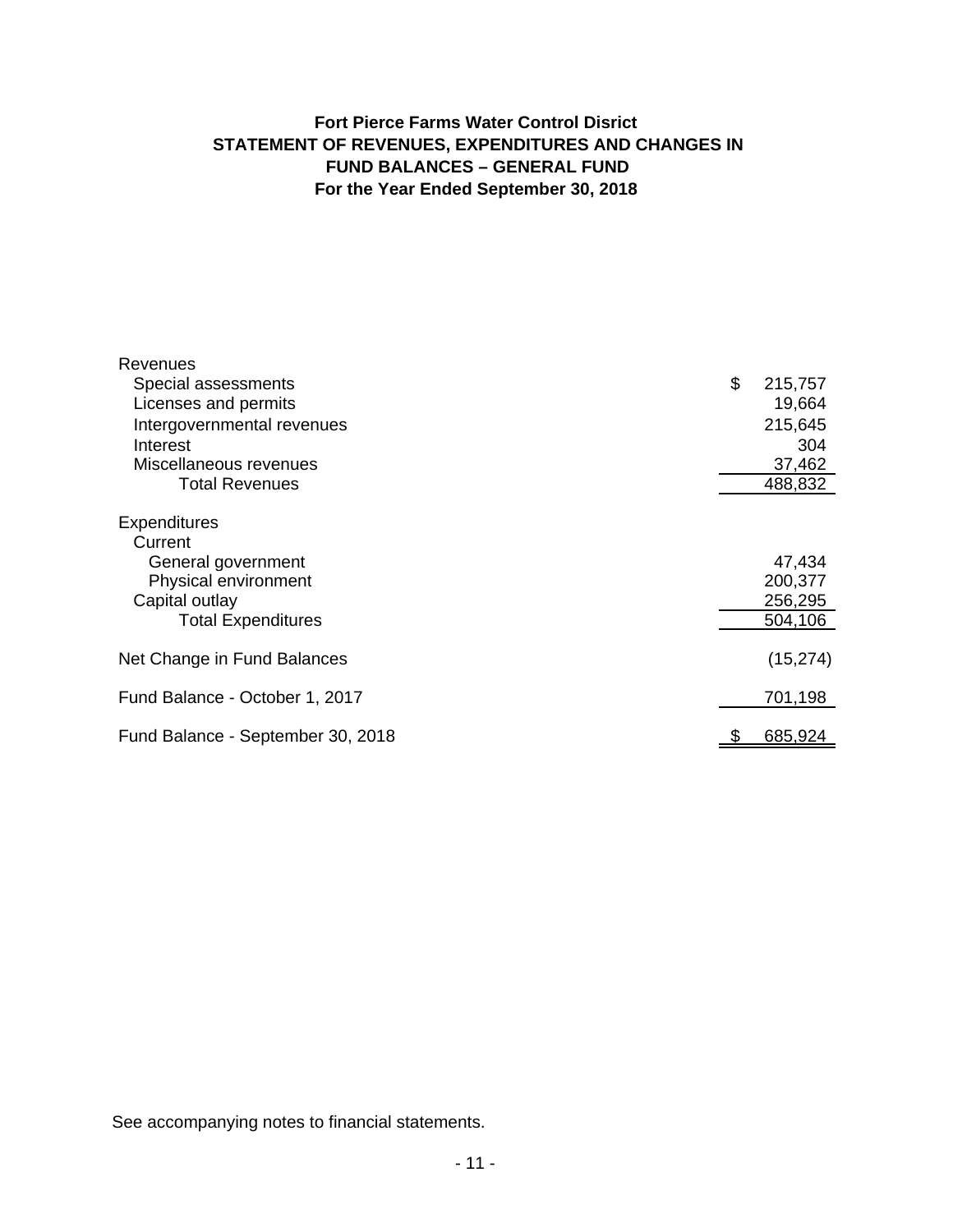# **Fort Pierce Farms Water Control District RECONCILIATION OF THE STATEMENT OF REVENUES, EXPENDITURES AND CHANGES IN FUND BALANCE OF THE GENERAL FUND TO THE STATEMENT OF ACTIVITIES For the Year Ended September 30, 2018**

| Net Change in Fund Balances                                                                                                                                                                                                                                                                                            | (15,274)  |
|------------------------------------------------------------------------------------------------------------------------------------------------------------------------------------------------------------------------------------------------------------------------------------------------------------------------|-----------|
| Amounts reported for governmental activities in the Statement of Activities<br>are different because:                                                                                                                                                                                                                  |           |
| Governmental funds report capital outlays as expenditures. However,<br>in the Statement of Activities, the cost of those assets is allocated<br>over their estimated useful lives as depreciation. This is the<br>amount that depreciation (\$(441,519)) exceeded capital<br>outlay (\$256,295) in the current period. | (185,224) |
| Change in Net Position of Governmental Activites                                                                                                                                                                                                                                                                       | (200.498  |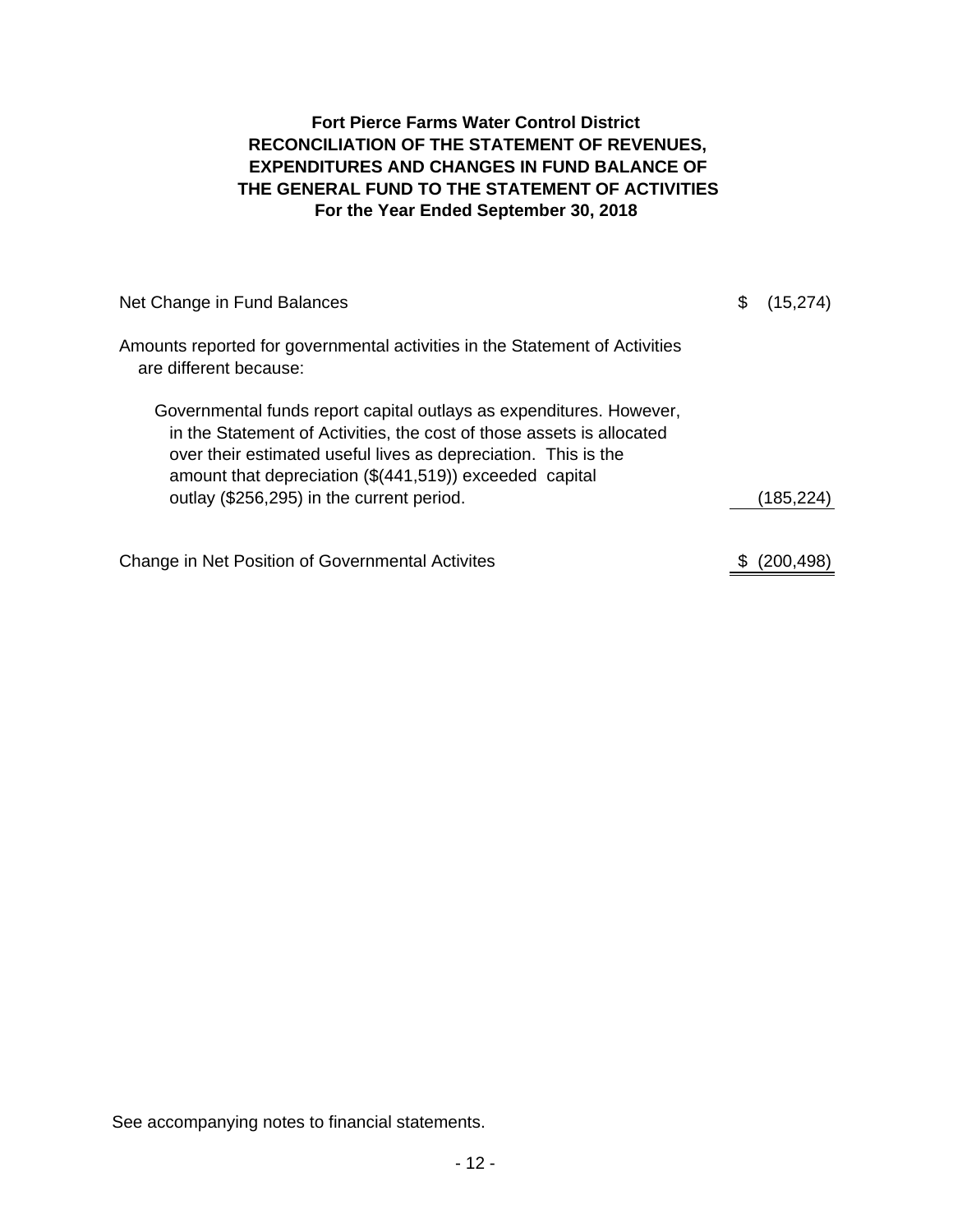# **Fort Pierce Farms Water Control District STATEMENT OF REVENUES, EXPENDITURES AND CHANGES IN FUND BALANCES – BUDGET AND ACTUAL – GENERAL FUND For the Year Ended September 30, 2018**

|                                   | Original<br><b>Budget</b> | Final<br><b>Budget</b> | Actual        | Variance with<br><b>Final Budget</b><br>Positive<br>(Negative) |
|-----------------------------------|---------------------------|------------------------|---------------|----------------------------------------------------------------|
| Revenues                          |                           |                        |               |                                                                |
| Special assessments               | \$220,143                 | 220,143<br>\$          | 215,757<br>\$ | \$<br>(4,386)                                                  |
| Licenses and permits              | 20,000                    | 20,000                 | 19,664        | (336)                                                          |
| Intergovernmental revenues        |                           |                        | 215,645       | 215,645                                                        |
| Interest                          | 400                       | 400                    | 304           | (96)                                                           |
| Miscellaneous revenues            | 40,000                    | 40,000                 | 37,462        | (2,538)                                                        |
| <b>Total Revenues</b>             | 280,543                   | 280,543                | 488,832       | 208,289                                                        |
| <b>Expenditures</b><br>Current    |                           |                        |               |                                                                |
| General government                | 43,730                    | 47,434                 | 47,434        |                                                                |
| Physical environment              | 219,100                   | 200,377                | 200,377       |                                                                |
| Capital Outlay                    |                           | 256,295                | 256,295       |                                                                |
| <b>Total Expenditures</b>         | 262,830                   | 504,106                | 504,106       |                                                                |
| Net Change in Fund Balances       | 17,713                    | (223, 563)             | (15, 274)     | 208,289                                                        |
| Fund Balance - October 1, 2017    |                           | 241,276                | 701,198       | 459,922                                                        |
| Fund Balance - September 30, 2018 | 17,713<br>S.              | 17,713<br>-S           | 685,924       | 668,211                                                        |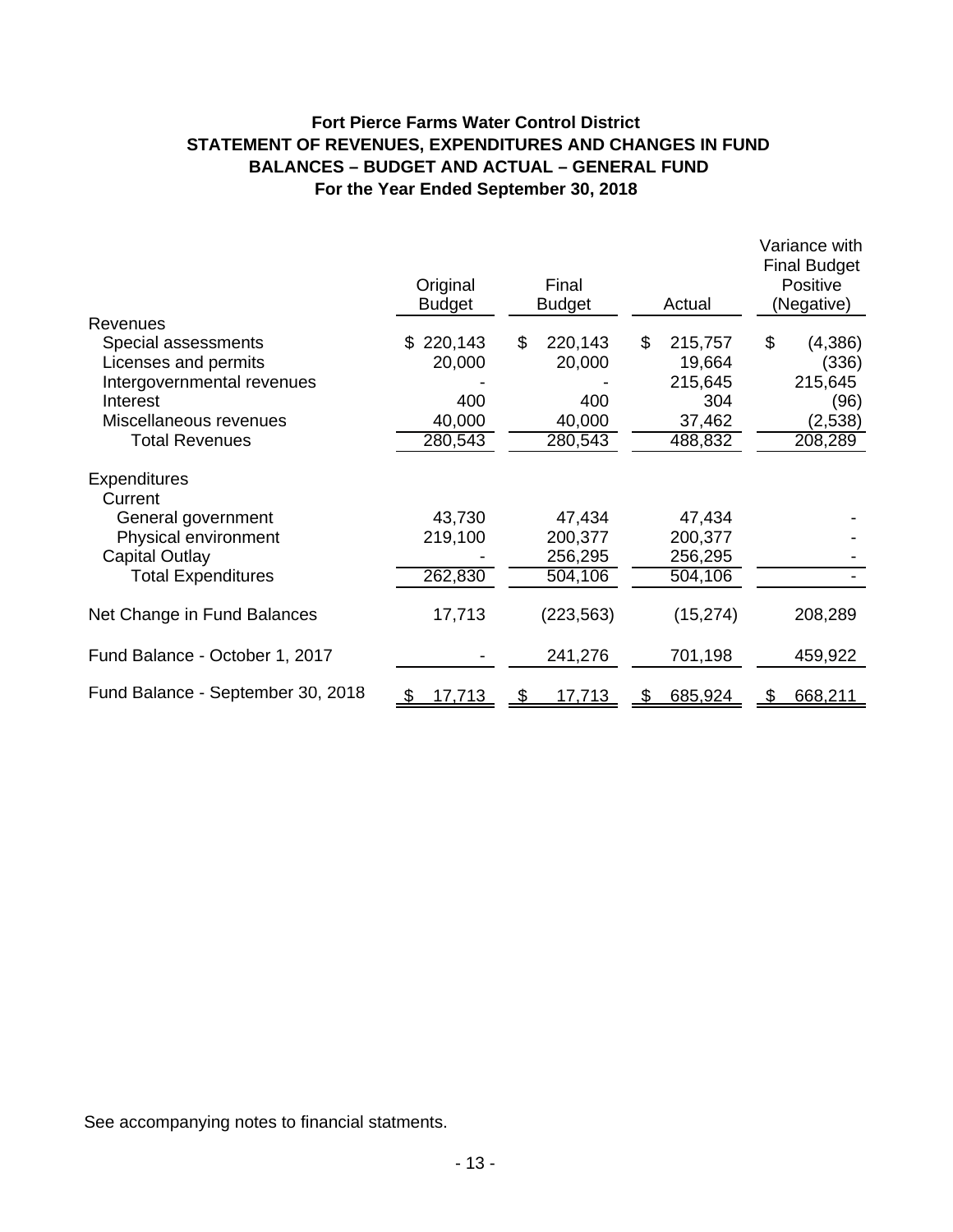# **NOTE A – SUMMARY OF SIGNIFICANT ACCOUNTING POLICIES**

The financial statements of the District have been prepared in conformity with generally accepted accounting principles (GAAP) as applied to governmental units. The Governmental Accounting Standards Board (GASB) is the accepted standard-setting body for establishing governmental accounting and financial reporting principles. The District's more significant accounting policies are described below.

## **1. Reporting Entity**

The Fort Pierce Farms Water Control District (the "District") is a special district as defined by the laws of Florida, and is located in St. Lucie County, Florida. The District was created by a Decree of the Circuit Court incorporating it dated July 10, 1919 and operates under Chapter 298, Florida Statutes, and consists of landowners who receive the benefit of water management and are assessed taxes for the maintenance and operation of the areas within District boundaries.

As required by GAAP, these financial statements present Fort Pierce Farms Water Control District (the primary government) as a stand-alone government. The reporting entity for the District includes all functions of government in which the District's Board exercises oversight responsibility. Oversight responsibility includes, but is not limited to, financial interdependency, selection of governing authority, designation of management, significant ability to influence operations and accountability for fiscal matters.

Based upon the application of the above-mentioned criteria as set forth in Governmental Accounting Standards Board Statement Number 14, the District has identified no component units.

### **2. Measurement Focus and Basis of Accounting**

The basic financial statements of the District are composed of the following:

- Government-wide financial statements
- Fund financial statements
- Notes to financial statements

### **a. Government-wide Financial Statements**

Government-wide financial statements report all non-fiduciary information about the reporting government as a whole.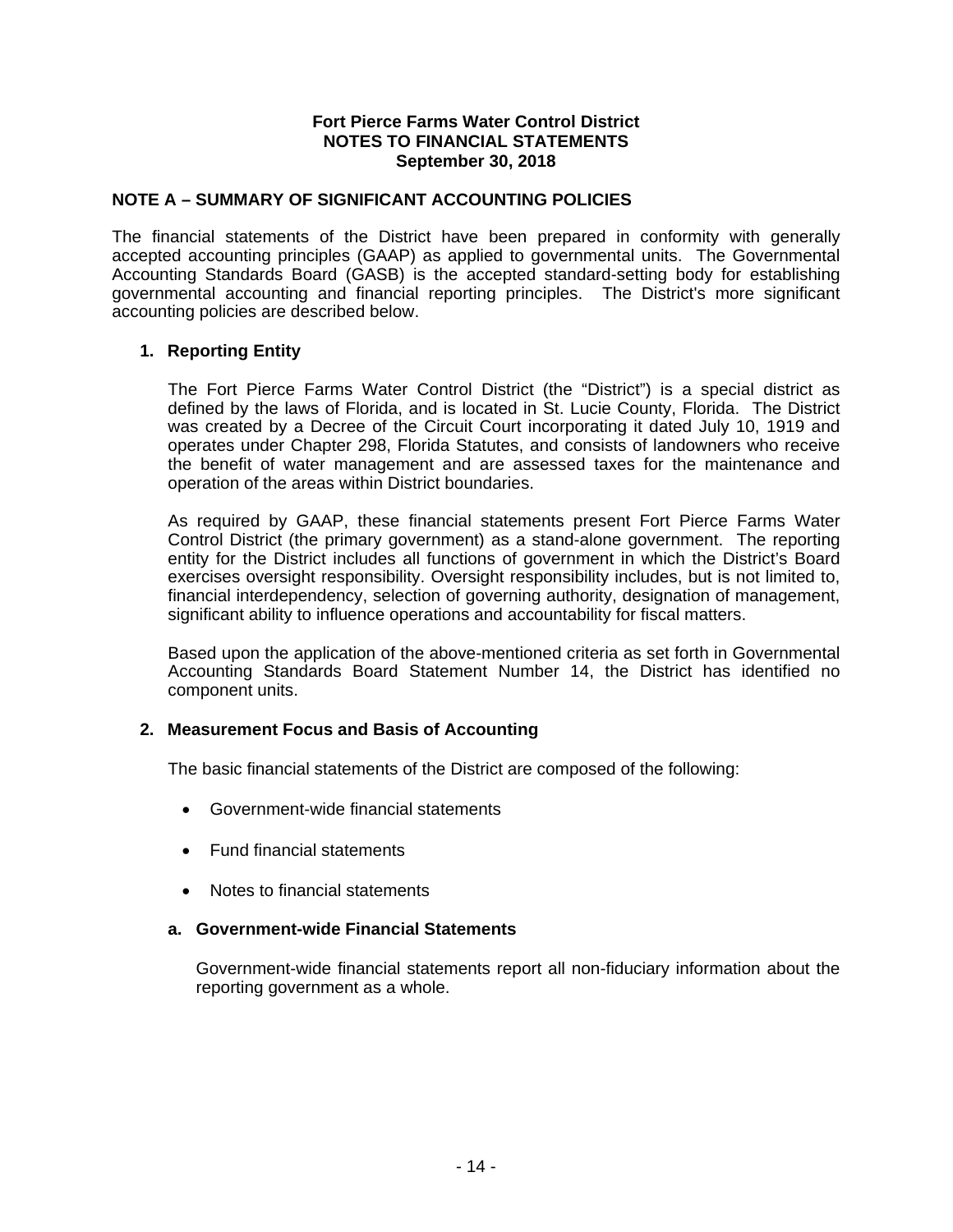# **NOTE A – SUMMARY OF SIGNIFICANT ACCOUNTING POLICIES (CONTINUED)**

# **2. Measurement Focus and Basis of Accounting (Continued)**

### **a. Government-wide Financial Statements (Continued)**

Governmental activities are supported by special assessments, licenses and permits. recorded as liabilities in the government-wide financial statements, rather than as an Program revenues include payments made by parties outside of the reporting government's citizenry if that money is restricted to a particular program. Program revenues are netted with program expenses in the statement of activities to present the net cost of each program. Amounts paid to acquire capital assets are capitalized as assets, rather than reported as an expenditure. Proceeds of long-term debt are other financial source.

Amounts paid to reduce long-term indebtedness of the reporting government are reported as a reduction of the related liability, rather than as an expenditure.

## **b. Fund Financial Statements**

The underlying accounting system of the District is organized and operated on the basis of separate funds, each of which is considered to be a separate accounting entity. The operations of each fund are accounted for with a separate set of selfbalancing accounts that comprise its assets, liabilities, fund equity, revenues and expenditures or expenses, as appropriate. Governmental resources are allocated to and accounted for in individual funds based upon the purposes for which they are to be spent and the means by which spending activities are controlled.

Fund financial statements for the primary government's governmental funds are presented after the government-wide financial statements. These statements display information about major funds individually.

### **Governmental Funds**

When both restricted and unrestricted resources are combined in a fund, qualified expenses are considered to be paid first from restricted resources, and then from unrestricted resources. Governmental fund financial statements are reported using the current financial resources measurement focus and the modified accrual basis of accounting. Revenues are considered to be available when they are collected within the current period, or soon thereafter, to pay liabilities of the current period. For this purpose, the District considers revenues to be available if they are collected within 60 days of the end of the current fiscal period.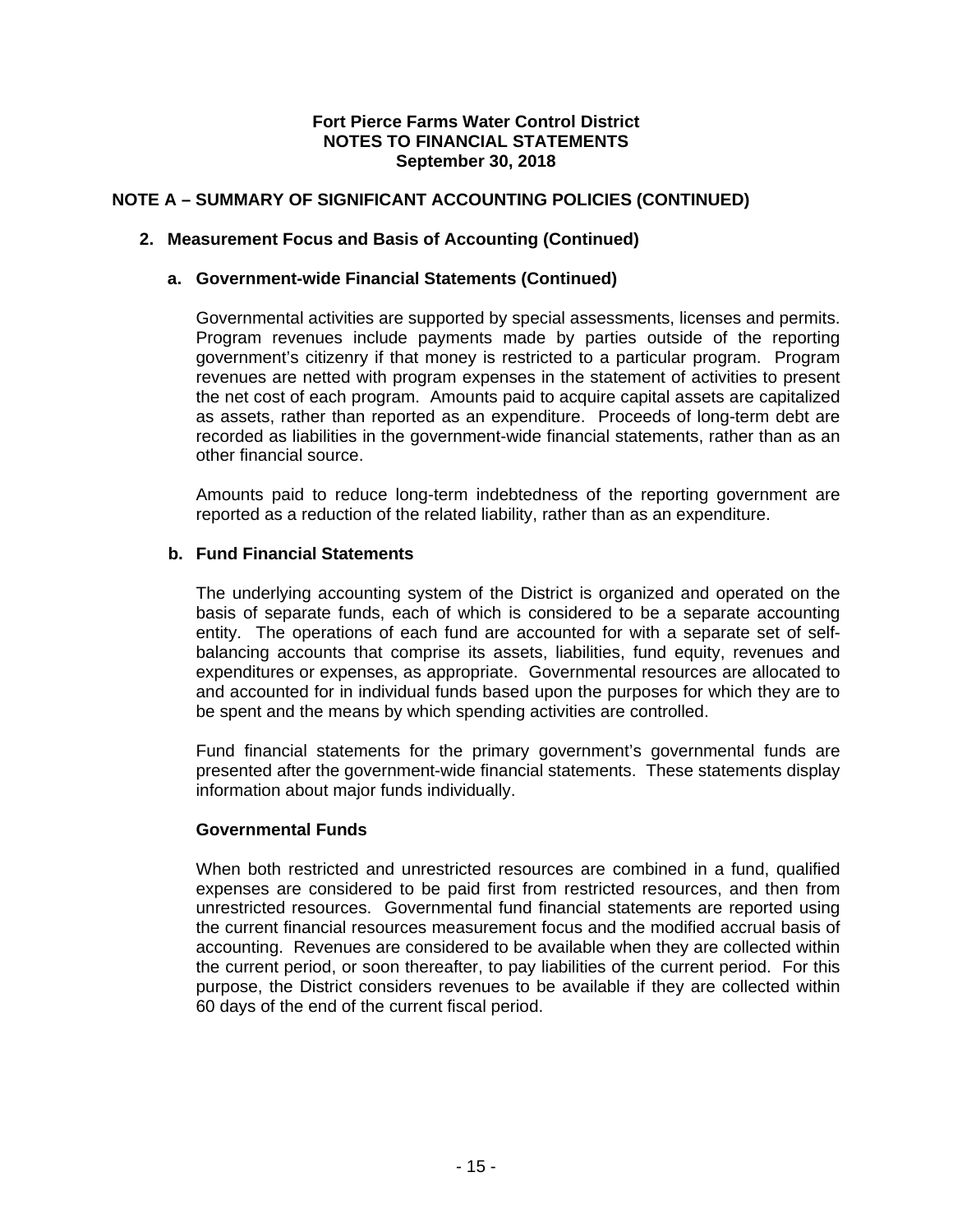# **NOTE A – SUMMARY OF SIGNIFICANT ACCOUNTING POLICIES (CONTINUED)**

# **2. Measurement Focus and Basis of Accounting (Continued)**

# **b. Fund Financial Statements (Continued)**

## **Governmental Funds (Continued)**

Expenditures generally are recorded when a liability is incurred, as under accrual accounting.

Under the current financial resources measurement focus, only current assets and current liabilities are generally included on the balance sheet. The reported fund balance is considered to be a measure of "available spendable resources." Governmental fund operating statements present increases (revenues and other financing sources) and decreases (expenditures and other financing uses) in net current assets. Accordingly, they are said to present a summary of sources and uses of "available spendable resources" during a period.

governmental fund types excludes amounts represented by non-current liabilities.<br>Since they do not affect net current assets, such long-term amounts are not Because of their spending measurement focus, expenditure recognition for recognized as governmental fund type expenditures or fund liabilities.

Amounts expended to acquire capital assets are recorded as expenditures in the year that resources were expended, rather than as fund assets.

### **3. Basis of Presentation**

### **a. Governmental Major Funds**

General Fund – The General Fund is the District's primary operating fund. It accounts for all financial resources of the general government, except those required to be accounted for in another fund.

### **b. Non-current Governmental Assets/Liabilities**

GASB Statement 34 requires that non-current governmental assets, such as buildings and improvements be reported in the governmental activities column in the government-wide Statement of Net Position.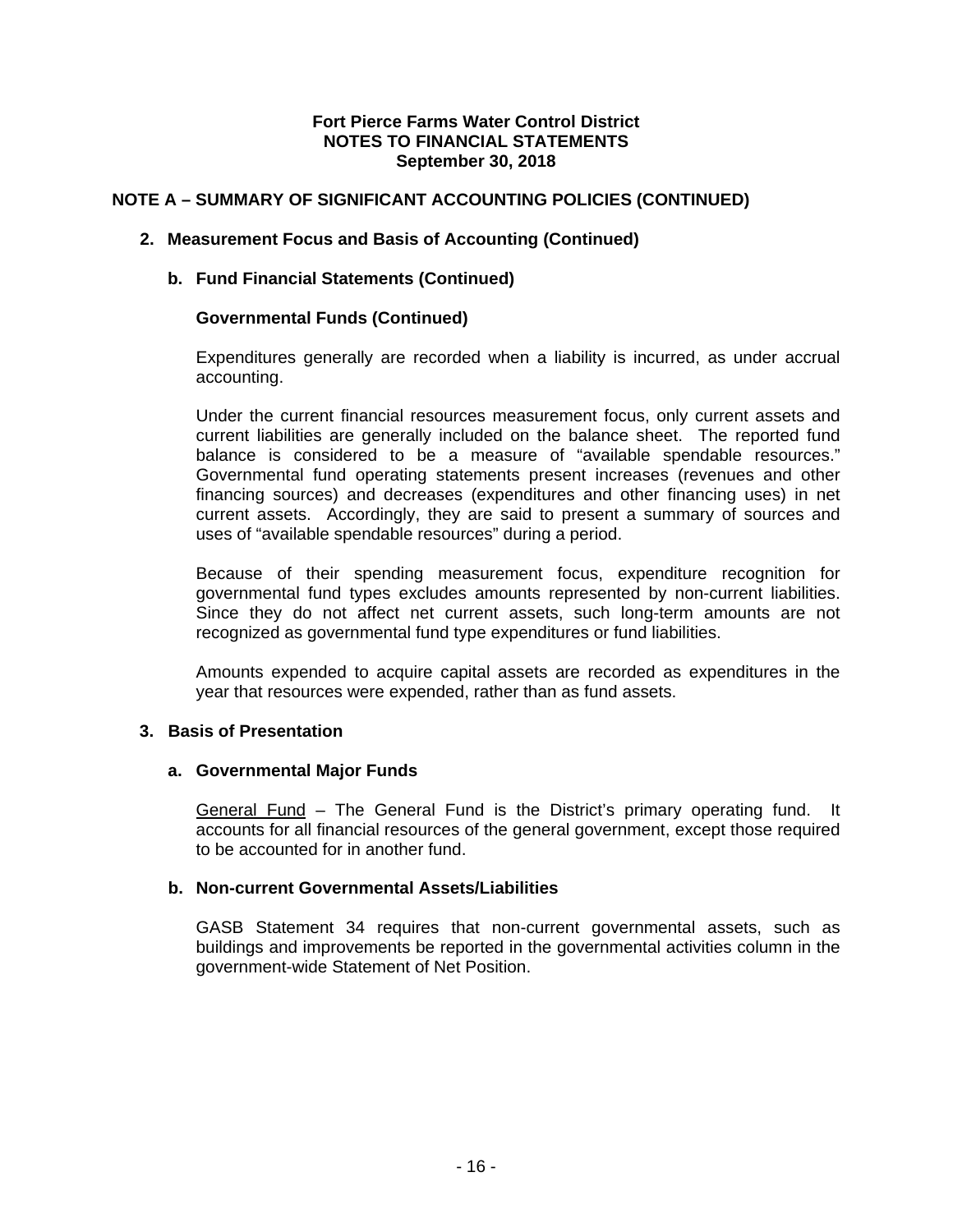# **NOTE A – SUMMARY OF SIGNIFICANT ACCOUNTING POLICIES (CONTINUED)**

### **4. Assets, Liabilities, and Net Position or Equity**

#### **a. Cash and Investments**

Florida Statutes require state and local governmental units to deposit monies with financial institutions classified as "Qualified Public Depositories," a multiple financial institution pool whereby groups of securities pledged by the various financial institutions provide common collateral from their deposits of public funds. This pool is provided as additional insurance to the federal depository insurance and allows for additional assessments against the member institutions, providing full insurance for public deposits.

The District is authorized to invest in those financial instruments as established by Section 218.415, Florida Statutes. The authorized investments consist of:

- 1. Direct obligations of the United States Treasury;
- 2. The Local Government Surplus Funds Trust or any intergovernmental investment pool authorized pursuant to the Florida Interlocal Cooperative Act of 1969;
- 3. Interest-bearing time deposits or savings accounts in authorized qualified public depositories;
- 4. Securities and Exchange Commission, registered money market funds with the highest credit quality rating from a nationally recognized rating agency.

### **b. Capital Assets**

Capital assets, which include improvements and equipment, are reported in the governmental activities column.

The District defines capital assets as assets with an initial, individual cost of \$1,000 or more and an estimated useful life in excess of one year. The valuation basis for all assets is historical cost.

The costs of normal maintenance and repairs that do not add to the value of the asset or materially extend its useful life are not capitalized.

Major outlays for capital assets and improvements are capitalized as projects are constructed.

Depreciation of capital assets is computed and recorded by utilizing the straight-line method. Estimated useful lives of the various classes of depreciable capital assets are as follows:

| Improvements other than buildings | 15-20 years |
|-----------------------------------|-------------|
| Equipment                         | 10 years    |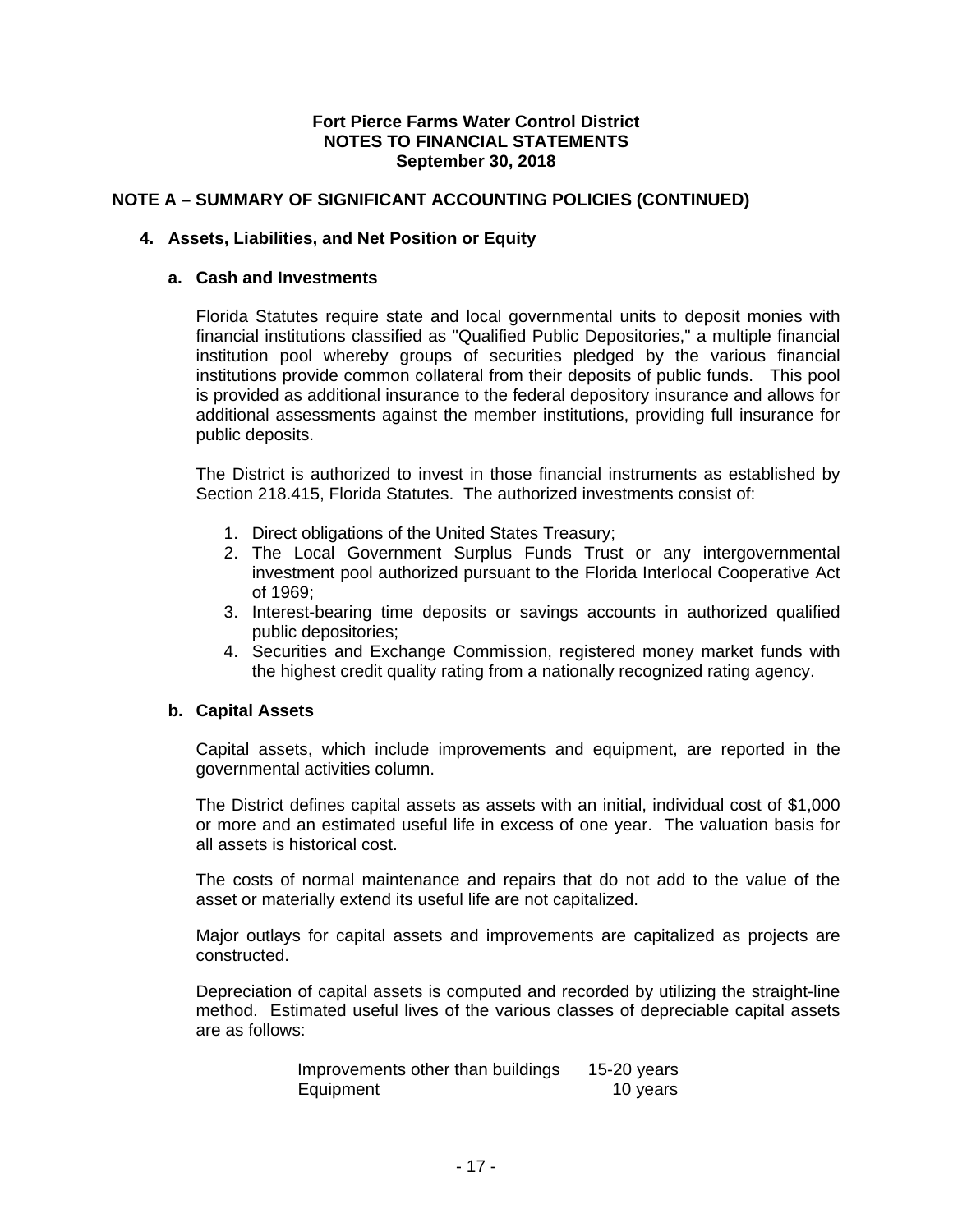# **NOTE A – SUMMARY OF SIGNIFICANT ACCOUNTING POLICIES (CONTINUED)**

# **4. Assets, Liabilities, and Net Position or Equity (Continued)**

## **c. Budgets**

 to Chapter 190, Florida Statutes. The District utilizes the same basis of accounting for Budgets are prepared and adopted after public hearings for the general fund, pursuant budgets as it does for revenues and expenditures in its various funds. The legal level of budgetary control is at the fund level. All budgeted appropriations lapse at year end. As a result, deficits in the budget columns of the accompanying financial statements may occur. A formal budget is adopted for the general fund.

## **d. Governmental Fund Balance**

 spendable, restricted, committed, assigned and unassigned. The District classifies fund balance according to GASB Statement 54, *Fund Balance Reporting and Governmental Fund Type Definitions*. Governmental fund balances are reported within fund balance classifications that compromise a hierarchy based primarily on the extent to which the government is bound to honor constraints on the specific purpose for which amounts in those funds can be spent. The classifications include non-

*Non-Spendable Fund Balance –* This classification is either not in spendable form or is legally or contractually required to remain intact.

enabling legislation. *Restricted Fund Balance –* This classification includes amounts that can be spent only for specific purposes stipulated by constitution, external resource providers, or through

*Committed Fund Balance* – This classification includes amounts that can be used only for the specific purposes determined by a formal action of the District's highest level of decision-making authority.

*Assigned Fund Balance* – This classification is intended to be used by the government for specific purposes but do not meet the criteria to be classified as restricted or committed.

*Unassigned Fund Balance* – This classification is the residual classification for the government's general fund and includes all spendable amounts not contained in the other classifications. Unassigned fund balance is considered to be utilized first when an expenditure is incurred for purposes for which amounts in any of those unrestricted fund balance classifications could be used.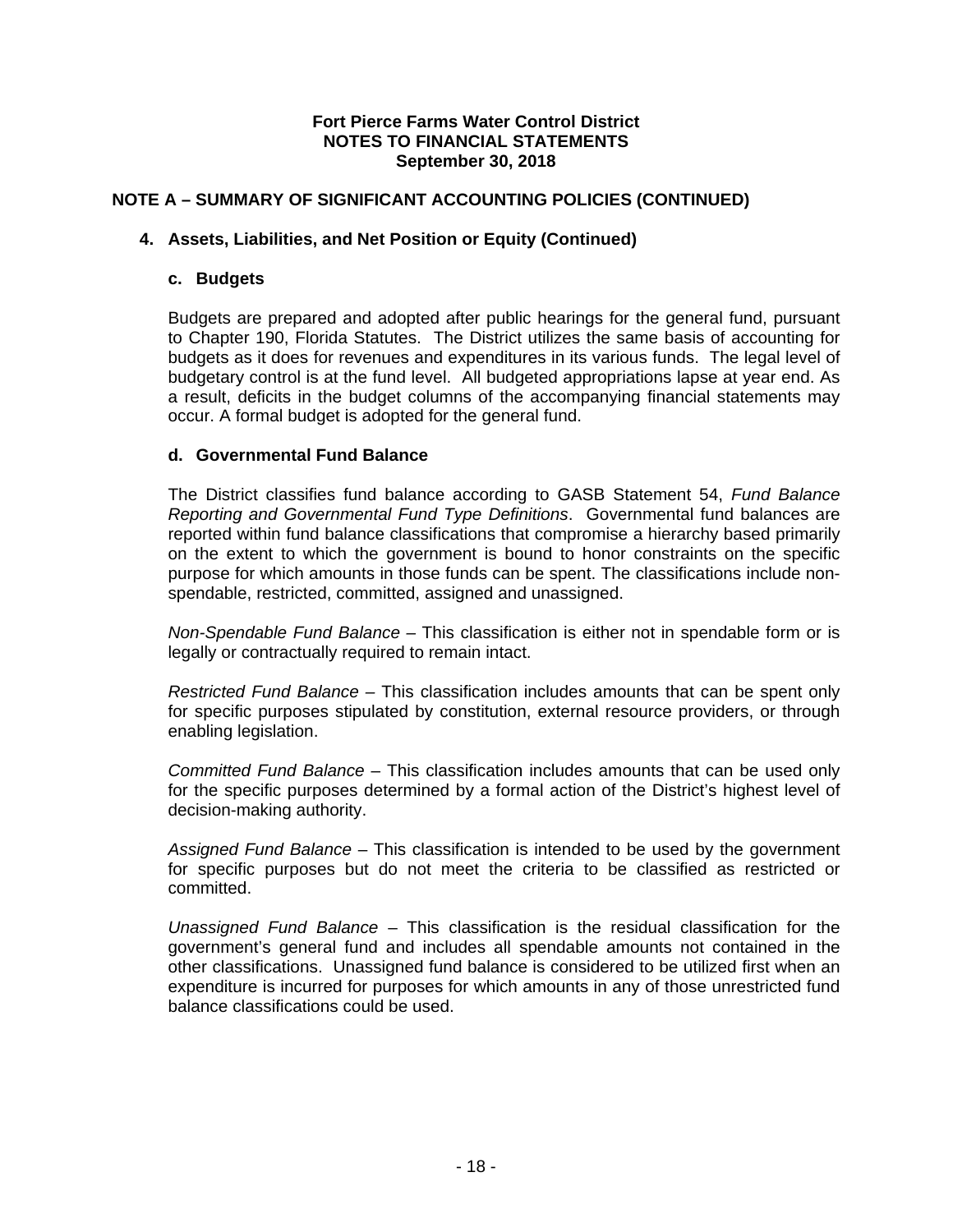### **NOTE B – RECONCILIATION OF GOVERNMENT-WIDE AND FUND FINANCIAL STATEMENTS**

### **1. Explanation of Differences Between the Governmental Fund Balance Sheet and the Government-wide Statement of Net Position**

"Total fund balances" of the District's governmental funds, \$685,924, differs from "net position" of governmental activities, \$4,938,324, reported in the Statement of Net Position. This difference primarily results from the long-term economic focus of the Statement of Net Position versus the current financial resources focus of the governmental fund balance sheet. The effect of the differences is illustrated below.

## **Capital related items**

When capital assets (improvements that are to be used in governmental activities) are purchased or constructed, the cost of those assets is reported as expenditures in governmental funds. However, the Statement of Net position included those capital assets among the assets of the District as a whole.

| Drainage improvements    | \$<br>889,439 |
|--------------------------|---------------|
| Watershed improvements   | 7,038,344     |
| Land improvements        | 2,585,097     |
| Equipment                | 51,126        |
| Accumulated depreciation | (6,311,606)   |
| Total                    | 4,252,400     |

# **2. Explanation of Differences Between the Governmental Fund Operating Statements and the Statement of Activities**

The "net change in fund balances" for government funds, \$(15,274), differs from the "change in net position" for governmental activities, \$(200,498), reported in the Statement of Activities. The differences arise primarily from the long-term economic focus of the Statement of Activities versus the current financial resources focus of the governmental funds. The effect of the differences are illustrated below.

# **Capital related items**

When capital assets that are to be used in governmental activities are purchased or constructed, the resources expended for those assets are reported as expenditures in governmental funds. However, in the Statement of Activities, the costs of those assets is allocated over their estimated useful lives and reported as depreciation. As a result, fund balances decrease by the amount of financial resources expended, whereas, net position decrease by the amount of depreciation expense charged for the year. This is depreciation in excess of capital additions in the current period.

| Depreciation   | (441, 519) |
|----------------|------------|
| Capital outlay | 256,295    |
| Total          | (185, 224) |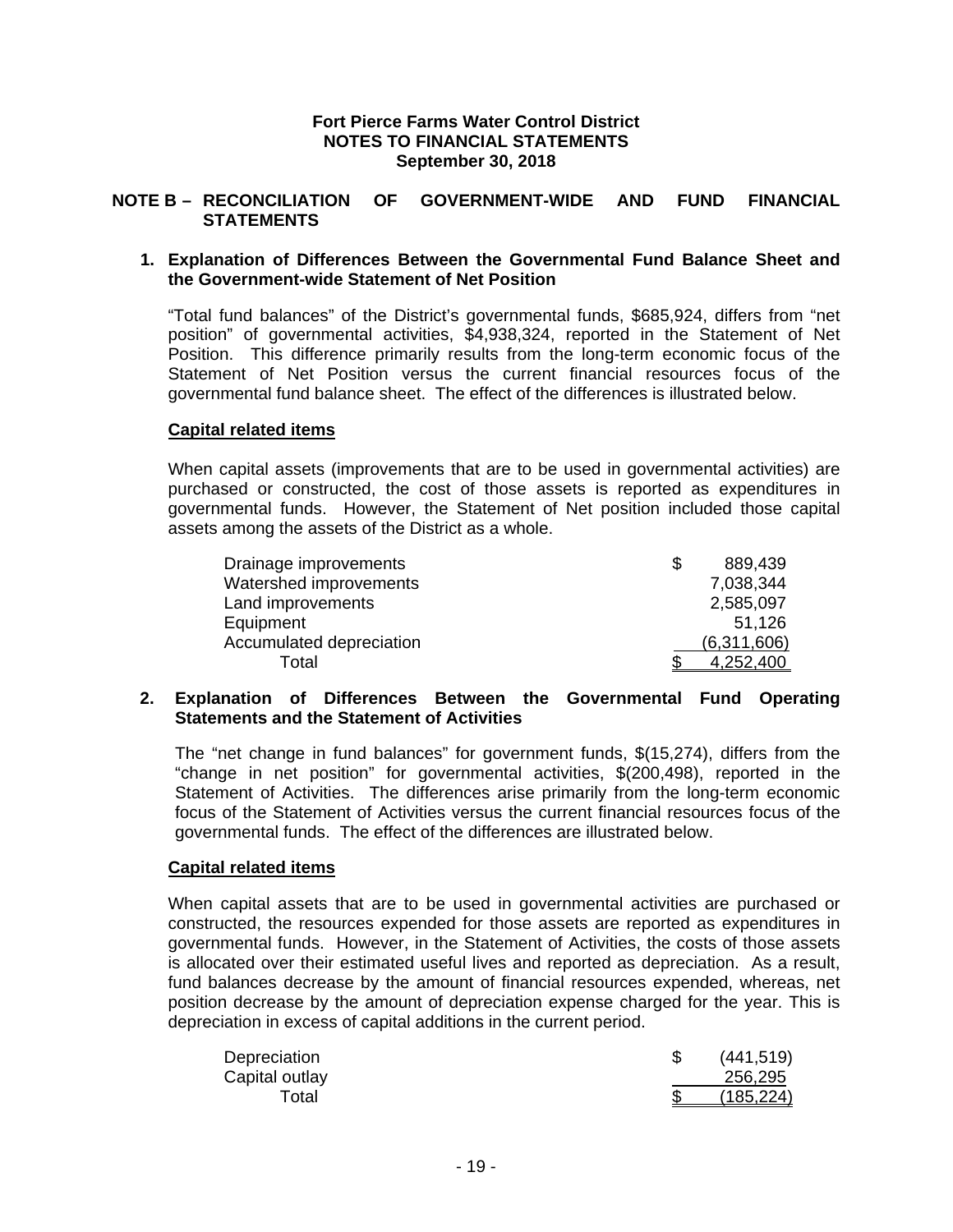## **NOTE C – CASH AND EQUIVALENTS**

All deposits are held in qualified public depositories and are included on the accompanying balance sheet as cash and equivalents.

#### Custodial Credit Risk

Custodial credit risk is the risk that in the event of a bank failure, the District's deposits may not be returned to it. The District does not have a formal deposit policy for custodial credit risk; however, they follow the provisions of Chapter 280, Florida Statutes, regarding deposits and investments. As of September 30, 2018, the District's bank balance was \$765,807 and the carrying value was \$759,844. Exposure to custodial credit risk was as follows: Cash and equivalents are deposited in a qualified public depository in accordance with the provisions of Chapter 280, Florida Statutes, which means that all deposits are fully insured or collateralized under Chapter 280, Florida Statutes.

The District had no investments in the year ended September 30, 2018.

# **NOTE D – CAPITAL ASSETS**

Capital Asset activity for the year ended September 30, 2018 was as follows:

|                                       | Beginning                |                  |                  | Ending         |
|---------------------------------------|--------------------------|------------------|------------------|----------------|
|                                       | <b>Balance</b>           | <b>Additions</b> | <b>Deletions</b> | <b>Balance</b> |
| <b>Governmental Activities:</b>       |                          |                  |                  |                |
| Construction in progress              | $\star$<br>\$<br>120,496 | \$               | \$<br>(120, 496) | \$             |
| Land improvements                     | 2,585,097                |                  |                  | 2,585,097      |
| Watershed improvements                | 7,038,344                |                  |                  | 7,038,344      |
| Drainage improvements                 | 563,774                  | 325,665          |                  | 889,439        |
| Equipment                             |                          | 51,126           |                  | 51,126         |
| <b>Total Capital Assets</b>           | 10,307,711               | 376,791          | (120, 496)       | 10,564,006     |
| Less: accumulated depreciation for    |                          |                  |                  |                |
| Land improvements                     | (872, 471)               | (129, 255)       |                  | (1,001,726)    |
| Watershed improvements                | (4,433,880)              | (301,267)        |                  | (4,735,147)    |
| Drainage improvements                 | (563, 736)               | (10, 893)        |                  | (574, 629)     |
| Equipment                             |                          | (104)            |                  | (104)          |
| <b>Total Accumulated Depreciation</b> | (5,870,087)              | (441, 519)       |                  | (6,311,606)    |
| Total Capital Assets, net             | \$4,437,624              | (64, 728)        | (120, 496)<br>\$ | \$4,252,400    |

\* Restated

Depreciation of \$441,519 was charged to physical environment.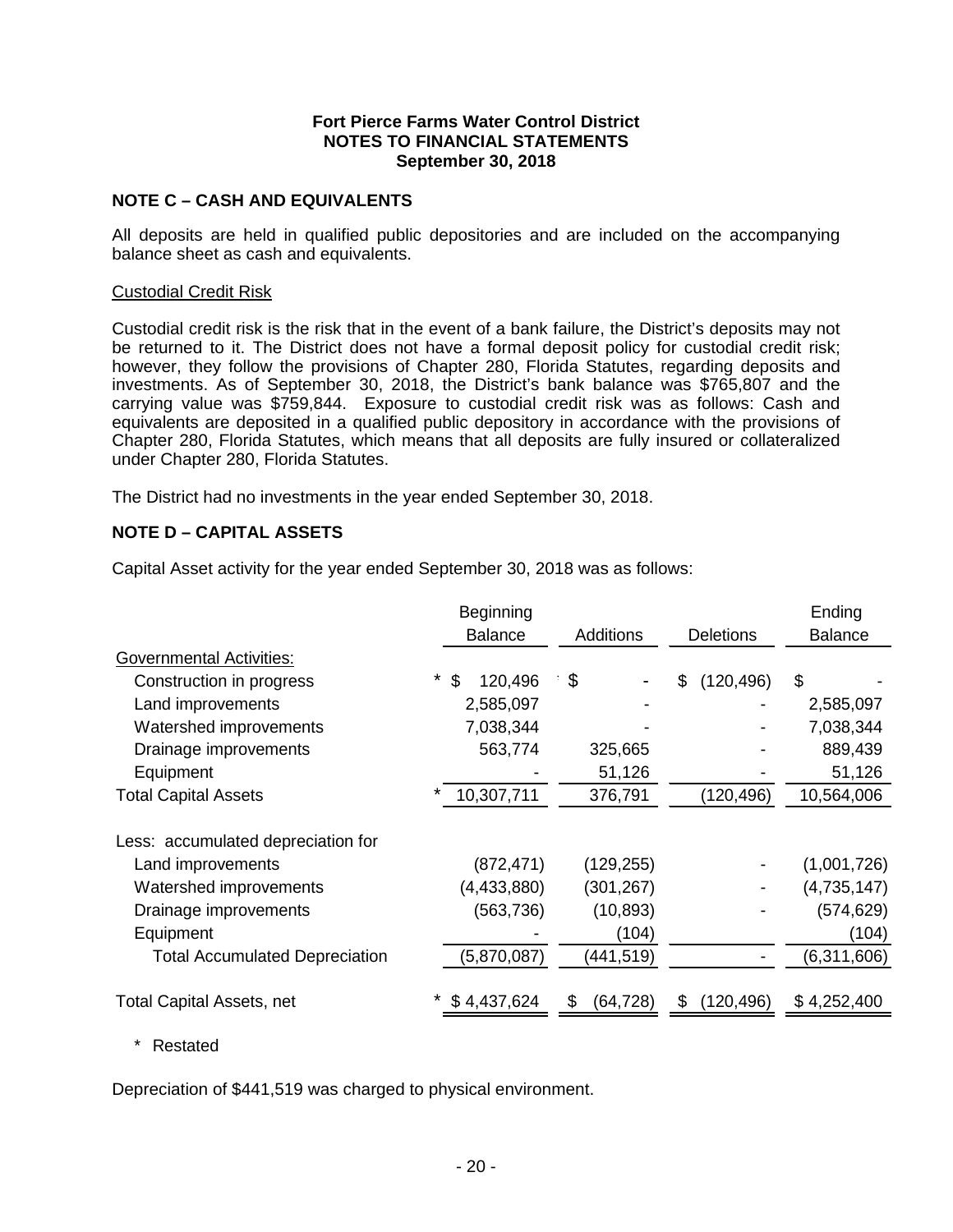# **NOTE E – SPECIAL ASSESSMENT REVENUES**

Special assessment revenues recognized for the 2017-2018 fiscal year were levied in October 2016. All taxes are due and payable on November 1 or as soon as the assessment roll is certified and delivered to the Tax Collector. Per Section 197.162, Florida Statutes, discounts are allowed for early payment at the rate of 4% in November, 3% in December, 2% in January, and 1% in February. Taxes paid in March are without discount.

All unpaid taxes become delinquent as of April 1. Unpaid taxes are collected via the sale of tax certificates on or prior to, June 1; therefore, there were no material taxes receivable at fiscal year end.

# **NOTE F – RISK MANAGEMENT**

The government is exposed to various risks of loss related to torts; theft of, damage to and destruction of assets; errors and omissions; and natural disasters for which the government carries commercial insurance.

## **NOTE G – RELATED PARTIES**

One of the members of the Board of Supervisors is also the owner of a company which provides services to the District. During the year, payments to the company totaled \$13,666.

### **NOTE H – RESTATEMENT OF NET POSITION**

Beginning net position was restated to properly recognize construction in progress at October 1, 2017:

| Net Position October 1, 2017           | \$5,018,326        |
|----------------------------------------|--------------------|
| Construction in progress               | 120,496            |
| Net Position October 1, 2017, Restated | <u>\$5,138,822</u> |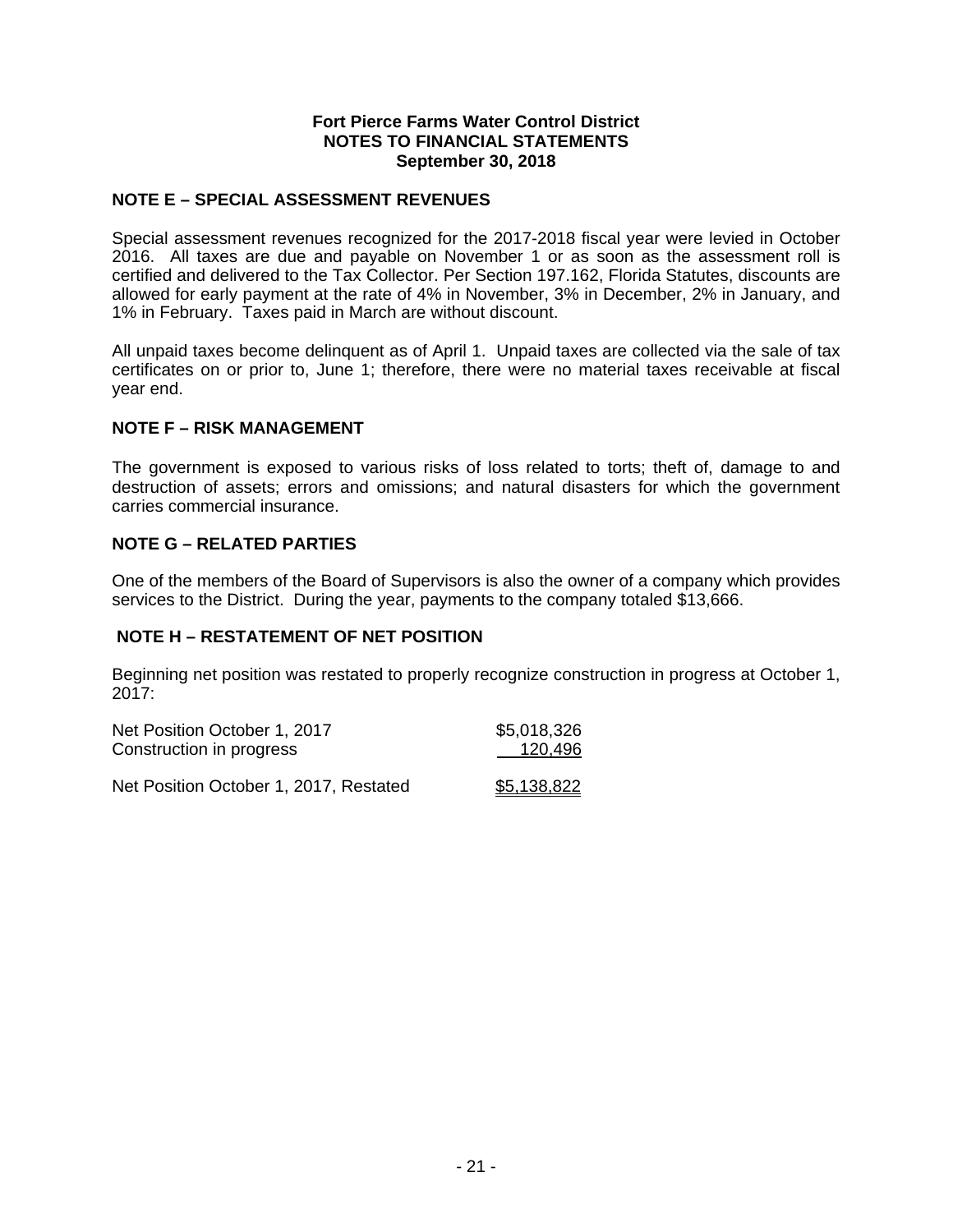

Certified Public Accountants PL

600 Citrus Avenue Suite 200 Fort Pierce, Florida 34950

772/461-6120 // 461-1155 FAX: 772/468-9278

### **INDEPENDENT AUDITOR'S REPORT ON INTERNAL CONTROL OVER FINANCIAL REPORTING AND ON COMPLIANCE AND OTHER MATTERS BASED ON AN AUDIT OF FINANCIAL STATEMENTS PERFORMED IN ACCORDANCE WITH** *GOVERNMENT AUDITING STANDARDS*

The Board of Supervisors Fort Pierce Farms Water Control District Fort Pierce, Florida

We have audited, in accordance with the auditing standards generally accepted in the United States of America and the standards applicable to financial audits contained in *Government Auditing Standards* issued by the Comptroller General of the United States, the financial statements of Fort Pierce Farms Water Control District, as of and for the year ended September 30, 2018, and the related notes to the financial statements, and have issued our report thereon dated February 13, 2019.

## **Internal Control over Financial Reporting**

In planning and performing our audit, we considered Fort Pierce Farms Water Control District's internal control over financial reporting to determine the audit procedures that are appropriate in the circumstances for the purpose of expressing our opinions on the financial statements, but not for the purpose of expressing an opinion on the effectiveness of Fort Pierce Farms Water Control District's internal control. Accordingly, we do not express an opinion on the effectiveness of Fort Pierce Farms Water Control District's internal control.

A *deficiency in internal control* exists when the design or operation of a control does not allow management or employees, in the normal course of performing their assigned functions, to prevent, or detect and correct misstatements on a timely basis. A *material weakness* is a deficiency, or combination of deficiencies, in internal control, such that there is a reasonable possibility that a material misstatement of the entity's financial statements will not be prevented, or detected and corrected on a timely basis. A significant deficiency is a deficiency, or a combination of deficiencies, in internal control that is less severe than a material weakness, yet important enough to merit attention by those charged with governance.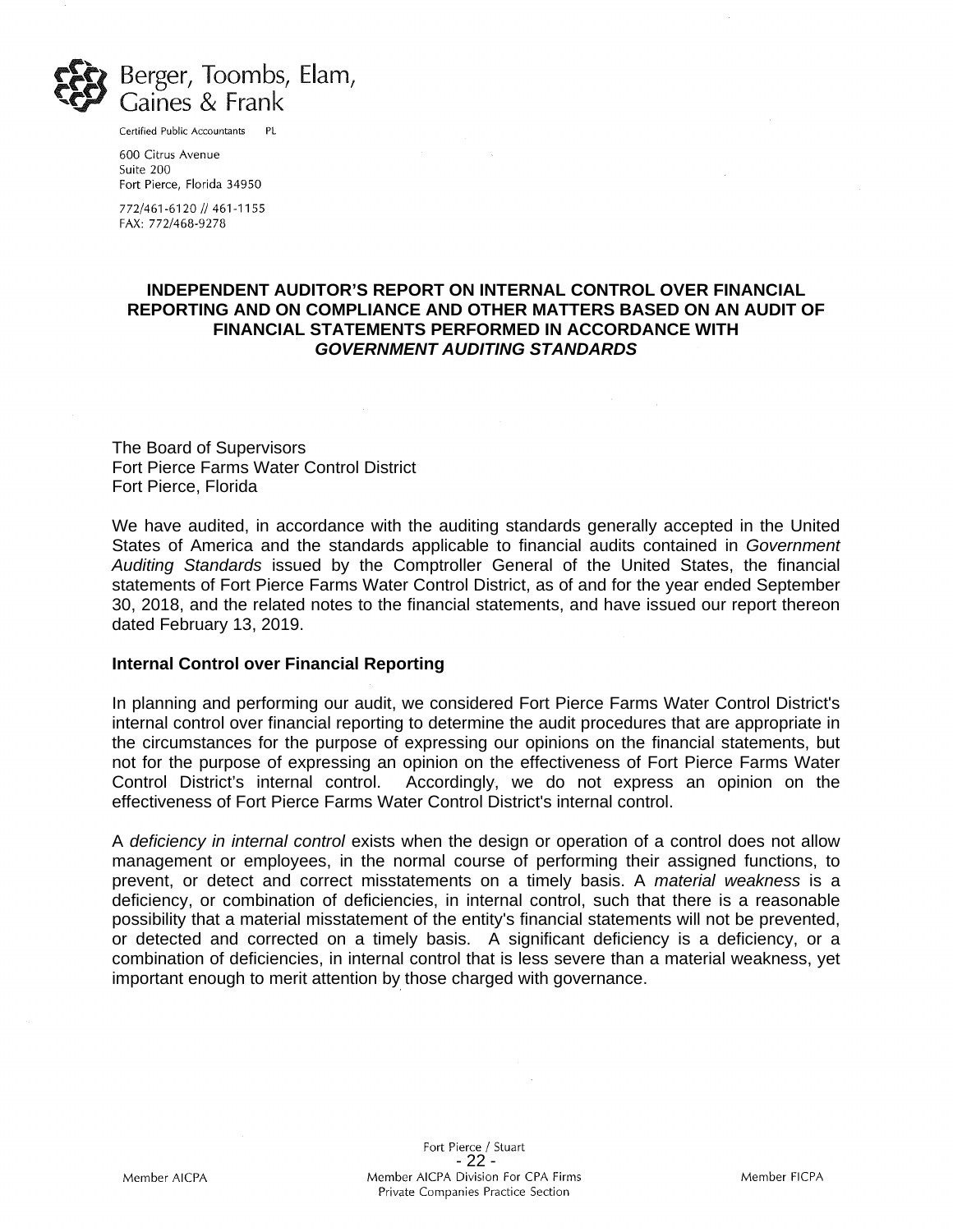

The Board of Supervisors Fort Pierce Farms Water Control District

not identify any deficiencies in internal control that we consider to be material weaknesses.<br>However, material weaknesses may exist that have not been identified. Our consideration of internal control was for the limited purpose described in the first paragraph of this section and was not designed to identify all deficiencies in internal control that might be material weaknesses or significant deficiencies. Given these limitations, during our audit we did

#### **Compliance and Other Matters**

As part of obtaining reasonable assurance about whether Fort Pierce Farms Water Control District's financial statements are free of material misstatement, we performed tests of its compliance with certain provisions of laws, regulations, contracts, and grant agreements, noncompliance with which could have a direct and material effect on the determination of financial statement amounts. However, providing an opinion on compliance with those provisions was not an objective of our audit, and accordingly, we do not express such an opinion. The results of our tests disclosed no instances of noncompliance or other matters that are required to be reported under *Government Auditing Standards*.

#### **Purpose of this Report**

The purpose of this report is solely to describe the scope of our testing of internal control and compliance and the results of that testing, and not to provide an opinion on the effectiveness of the entity's internal control or on compliance. This report is an integral part of an audit performed in accordance with *Government Auditing Standards* in considering the entity's internal control and compliance. Accordingly, this communication is not suitable for any other purpose.

Burgin Jooniks Clam

Berger, Toombs, Elam, Gaines & Frank Certified Public Accountants PL Fort Pierce, Florida

February 13, 2019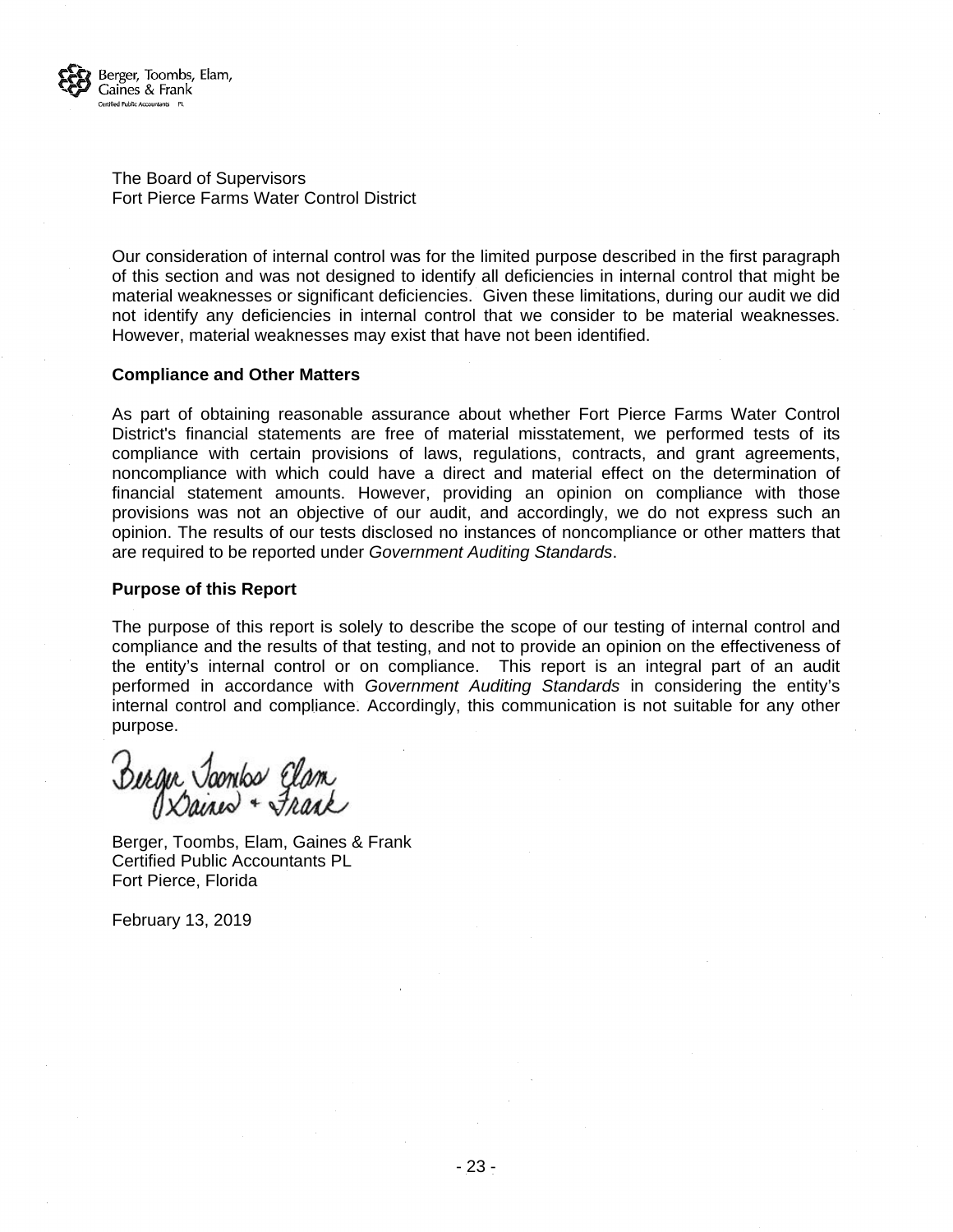

Certified Public Accountants

600 Citrus Avenue Suite 200 Fort Pierce, Florida 34950

772/461-6120 // 461-1155 FAX: 772/468-9278

#### **MANAGEMENT LETTER**

To the Board of Supervisors Fort Pierce Farms Water Control District Fort Pierce, Florida

#### **Report on the Financial Statements**

We have audited the financial statements of the Fort Pierce Farms Water Control District as of and for the year ended September 30, 2018, and have issued our report thereon dated February 13, 2019.

#### **Auditor's Responsibility**

We conducted our audit in accordance with auditing standards generally accepted in the United States; the standards applicable to financial audits contained in *Government Auditing Standards*, issued by the Comptroller General of the United States and Chapter 10.550, Rules of the Florida Auditor General.

#### **Other Reporting Requirements**

We have issued our Independent Auditor's Report on Internal Control over Financial Reporting and on Compliance and Other Matters Based on an Audit of the Financial Statements Performed in Accordance with *Government Auditing Standards* and our Independent Accountant's Report on an examination conducted in accordance with *AICPA Professional Standards*, AT-C Section 315, regarding compliance requirements in accordance with Chapter 10.550, Rules of the Auditor General. Disclosures in that report, which is dated February 13, 2019, should be considered in conjunction with this management letter.

#### **Prior Audit Findings**

Section 10.554(1)(i)1., Rules of the Auditor General, requires that we determine whether or not corrective actions have been taken to address findings and recommendations made in the preceding financial audit report. There were no findings or recommendations made in the preceding audit report.

#### **Financial Condition and Management**

 Section 218.503(1), Florida Statutes, and to identify the specific conditions met. In connection Section 10.554(1)(i)5.a. and 10.556(7), Rules of the Auditor General, require us to apply appropriate procedures and communicate the results of our determination as to whether or not Fort Pierce Farms Water Control District has met one or more of the conditions described in with our audit, we determined that the Fort Pierce Farms Water Control District did not meet any of the conditions described in Section 218.503(1), Florida Statutes.